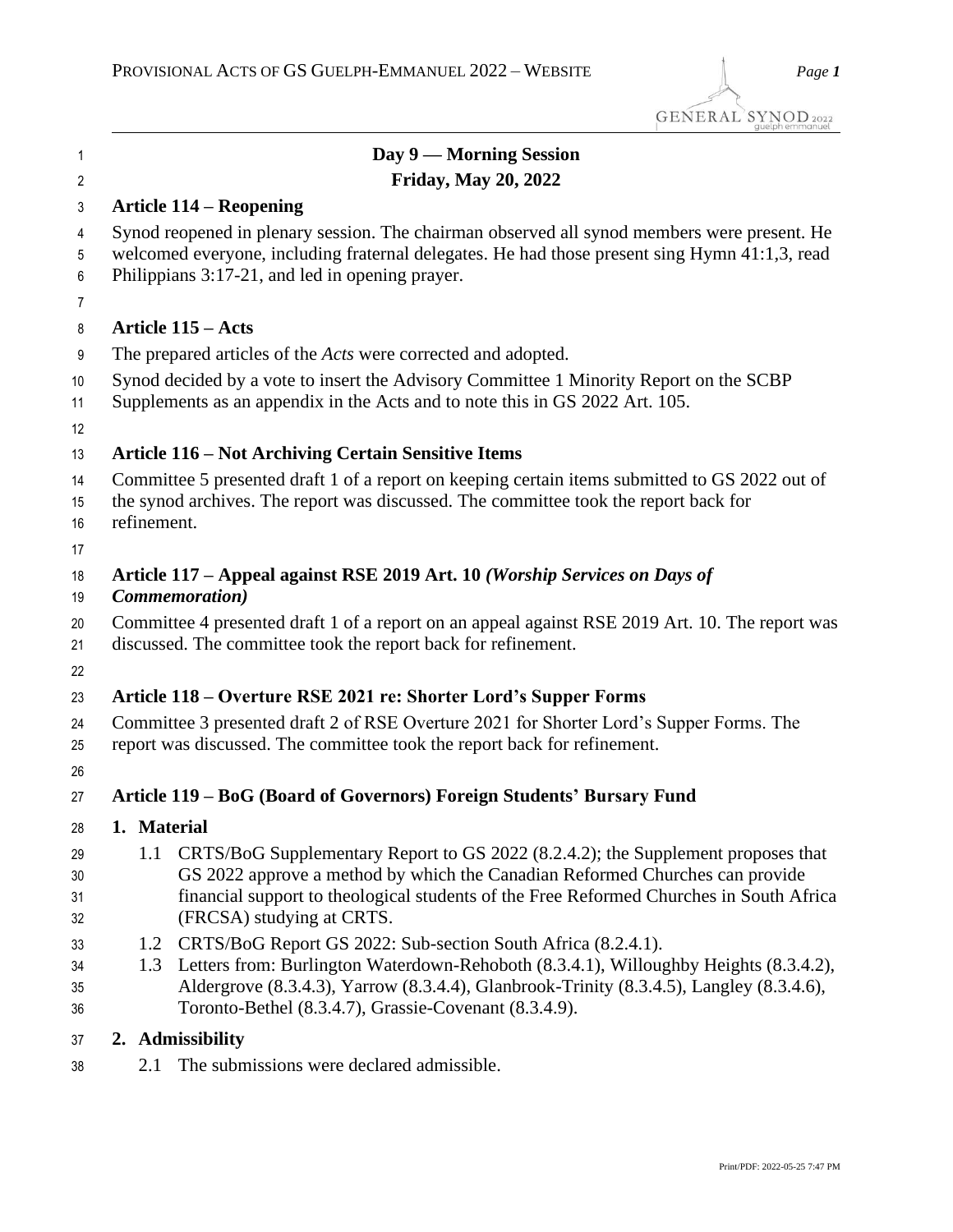**3. Decisions**

## Synod decided: 3.1 That financial assistance for theological students of the Free Reformed Churches in South Africa (FRCSA) be provided by means of freewill giving to the Foreign Students' Bursary Fund (FSBF). **4. Grounds** 4.1 Past general synods encouraged Canadian Reformed Theological Seminary (CRTS) to support the FRCSA in providing theological education for their students (GS 2010 Art. 82 Rec.4.3; GS 2013 Art. 132 Rec. 4.2 & 4.3; GS 2016 Art. 47 Rec. 4.3). GS 2007 (Art. 124 Rec. 4.2) and GS 2010 (Art. 82 Rec. 4.2) have also encouraged the churches to prayerfully and financially support FRCSA. 4.2 In September 2016, a Memorandum of Understanding (MoU) was approved by the CRTS/BoG (Board of Governors) and the Deputies (Curators) for Theological Training of the FRCSA (MoU; dd. May 2016). The MoU established the broad framework for this relationship. In December 2017, the MoU was broadened to include the provision of financial support for FRCSA students via the Foreign Students' Bursary Fund (FSBF). With respect to having the authority to enter into such an agreement, the College Act 5.11a grants the BoG: "…conduct, management and control of the College and of its property, revenues, expenditures, business and affairs … and the Board has all powers necessary or convenient to perform its duties and achieve the object and purpose of the College" (as cited in GS 2019 Art. 84 Obs. 2.9.1*)*. In November 2021, the Deputies of the FRCSA appealed to the Committee on Relations with Churches Abroad (CRCA) and to GS 2022 requesting financial assistance now that the number of theological students in their federation is increasing. 4.3 The Needy Students' Fund was established according to CO Art. 20 to provide financial support for theological students of the CanRCs. The intention of the FSBF is to provide financial assistance to foreign theological students; therefore, although the FSBF was not originally established with the intention of supporting all the theological students from a particular federation, it is appropriate to use the FSBF for the support of the theological students of the FRCSA. 4.4 None of the churches which addressed GS 2022 on this matter, objected to providing financial support to FRCSA theological students; however, objections were raised to meeting this need by way of assessment. In view of the nature of our obligation to the FRCSA students, which is an obligation of love, it would be preferable to meet this need by way of freewill giving to the FSBF. Further, freewill giving, rather than an ecclesiastical assessment, more appropriately meshes with the way that the FSBF operates. Finally, the number of students coming from the FRCSA will fluctuate from year to year, and consequently, so will the need. Again, freewill giving to the FSBF is the most appropriate way of responding to these circumstances. 4.5 The CanRC have a sister church relationship with the FRCSA. Within the framework of that relationship, the FRCSA have decided that the CRTS would function as their federational seminary. Consequently, our relationship with, and obligation to, the theological students of the FRCSA is a unique one. The uniqueness of this relationship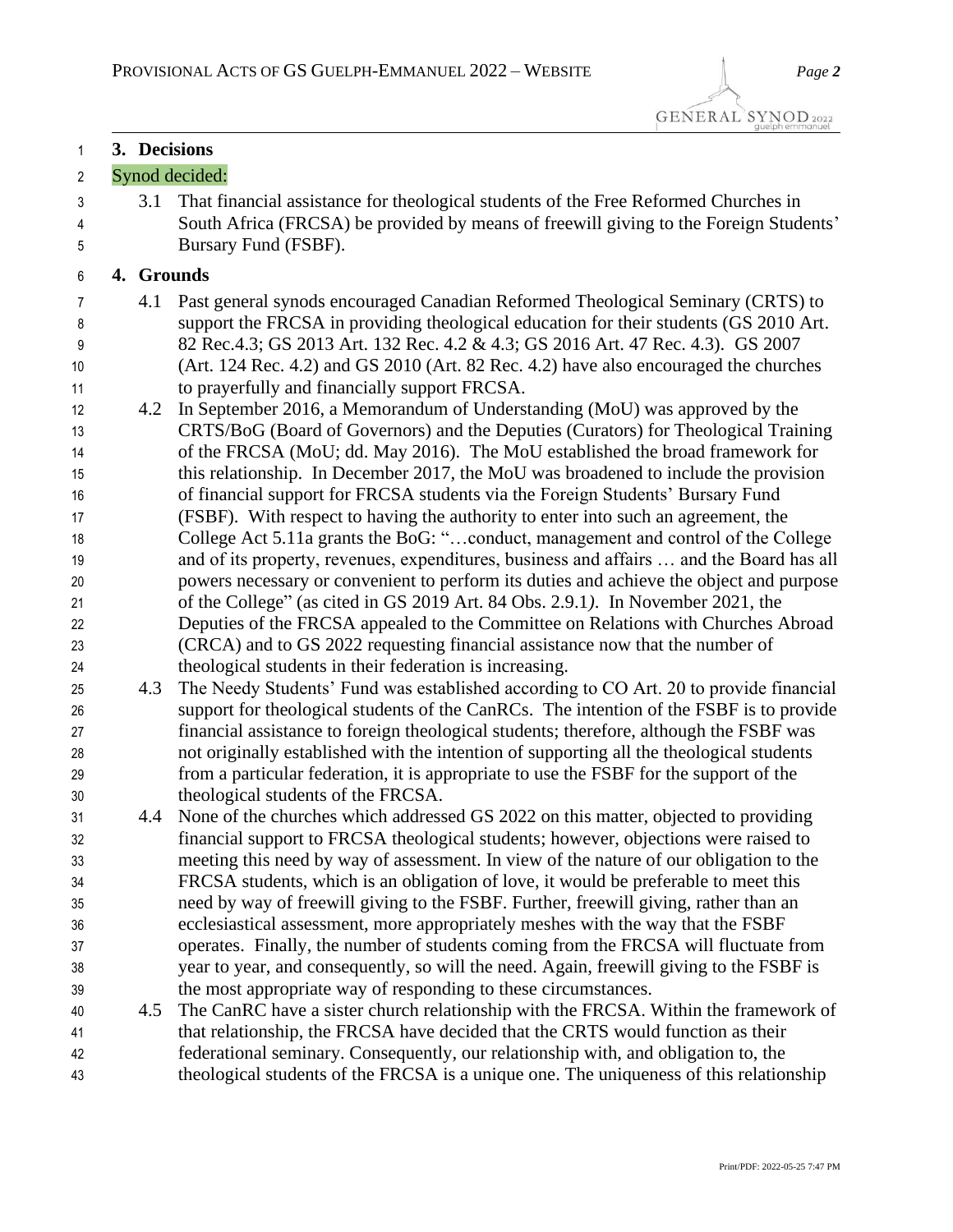| 1<br>2                     |             | has been formalized by means of a Memorandum of Understanding which has been<br>ratified by the CRTS/BoG and the Deputies of the FRCSA.                                                                                                                                                                                                                                                                                             |
|----------------------------|-------------|-------------------------------------------------------------------------------------------------------------------------------------------------------------------------------------------------------------------------------------------------------------------------------------------------------------------------------------------------------------------------------------------------------------------------------------|
| 3                          |             |                                                                                                                                                                                                                                                                                                                                                                                                                                     |
| 4                          |             | Article 120 – SCBP – Report Sections 1, 3 and 4                                                                                                                                                                                                                                                                                                                                                                                     |
| 5                          | 1. Material |                                                                                                                                                                                                                                                                                                                                                                                                                                     |
| 6<br>7                     | 1.1         | Report of the Standing Committee for the Publication of the <i>Book of Praise</i> (SCBP)<br>$(8.2.2.1)$ – Sections 1, 3, and 4.                                                                                                                                                                                                                                                                                                     |
| 8<br>9<br>10<br>11<br>12   | 1.2         | Submissions from the following churches: Niagara-South (8.3.2.2), Nooksack Valley<br>(8.3.2.4), Aldergrove (8.3.2.8), Devon (8.3.2.9), Flamborough-Redemption (8.3.2.17),<br>Owen Sound (8.3.2.18), Willoughby Heights (8.3.2.22), Grand Valley (8.3.2.25),<br>Neerlandia (North) (8.3.2.30), Lynden (8.3.2.32), Orangeville (8.3.2.35), Burlington-<br>Ebenezer (8.3.2.39), Grand Rapids (8.3.2.40), Coaldale (8.7.2).             |
| 13                         |             | 2. Admissibility                                                                                                                                                                                                                                                                                                                                                                                                                    |
| 14<br>15                   | 2.1<br>2.2  | The report was declared admissible.<br>The submissions were declared admissible.                                                                                                                                                                                                                                                                                                                                                    |
| 16                         |             | 3. Decisions                                                                                                                                                                                                                                                                                                                                                                                                                        |
| 17                         |             | Synod decided:                                                                                                                                                                                                                                                                                                                                                                                                                      |
| 18<br>19                   | 3.1         | To express thanksgiving and joy with the FRCA in the publication of the Australian<br>Book of Praise, and to thank the SCBP for their assistance to that end;                                                                                                                                                                                                                                                                       |
| 20<br>21<br>22             | 3.2         | To thank the committee for its due diligence and hard work over the past three years. In<br>particular, to express thanks to those committee members whose work on the committee<br>is now completed: Alisha Boeringa, Rev. Rolf den Hollander, Dr. Karen Dieleman, Jeff                                                                                                                                                            |
| 23<br>24<br>25             | 3.3         | Jans, John Jager, Dr. Jannes Smith, and Rev. Dick Wynia;<br>To express gratitude to those brothers and sisters who assisted the SCBP with its work:<br>Dr. William Helder, Rev. George van Popta, Dr. Jason Van Vliet, Margaret Alkema,                                                                                                                                                                                             |
| 26<br>27                   | 3.4         | Marina Rietema and Rita Kuik;<br>To thank the SCBP for appointing Brian Vanderhout, to validate and submit to the<br>treasurer of the General Fund all expenses submitted for the committee's work;                                                                                                                                                                                                                                 |
| 28<br>29<br>30<br>31       | 3.5         | To thank the SCBP for negotiating a new contract with Premier Printing Ltd. Which is<br>effective for a period of five years, until a new funding formula is presented to GS<br>2025;                                                                                                                                                                                                                                               |
| 32<br>33<br>34             | 3.6         | To re-appoint two current members for a three-year term, two new members to replace<br>outgoing members and three additional members for a three-year term due to the<br>sizeable mandate;                                                                                                                                                                                                                                          |
| 35<br>36<br>37             | 3.7<br>3.8  | To recognize that, for the selection of Psalm renditions, the SCBP created for its own<br>use guidelines which were aligned with the Guidelines for Hymn Selection (GS 2004);<br>To mandate the SCBP:                                                                                                                                                                                                                               |
| 38<br>39<br>40<br>41<br>42 |             | To fulfill, as yet, the directive of GS 2019 Art.23 Cons. 3.1 and 3.2. RSE Nov.<br>3.8.1<br>2018 makes a valid point that the English language has changed and therefore the<br>use of masculine pronouns in the forms for the Lord's Supper could make them<br>liable to misinterpretation. It would be advisable to ask the committee to study this<br>and propose appropriate changes to the Lord's Supper forms, giving special |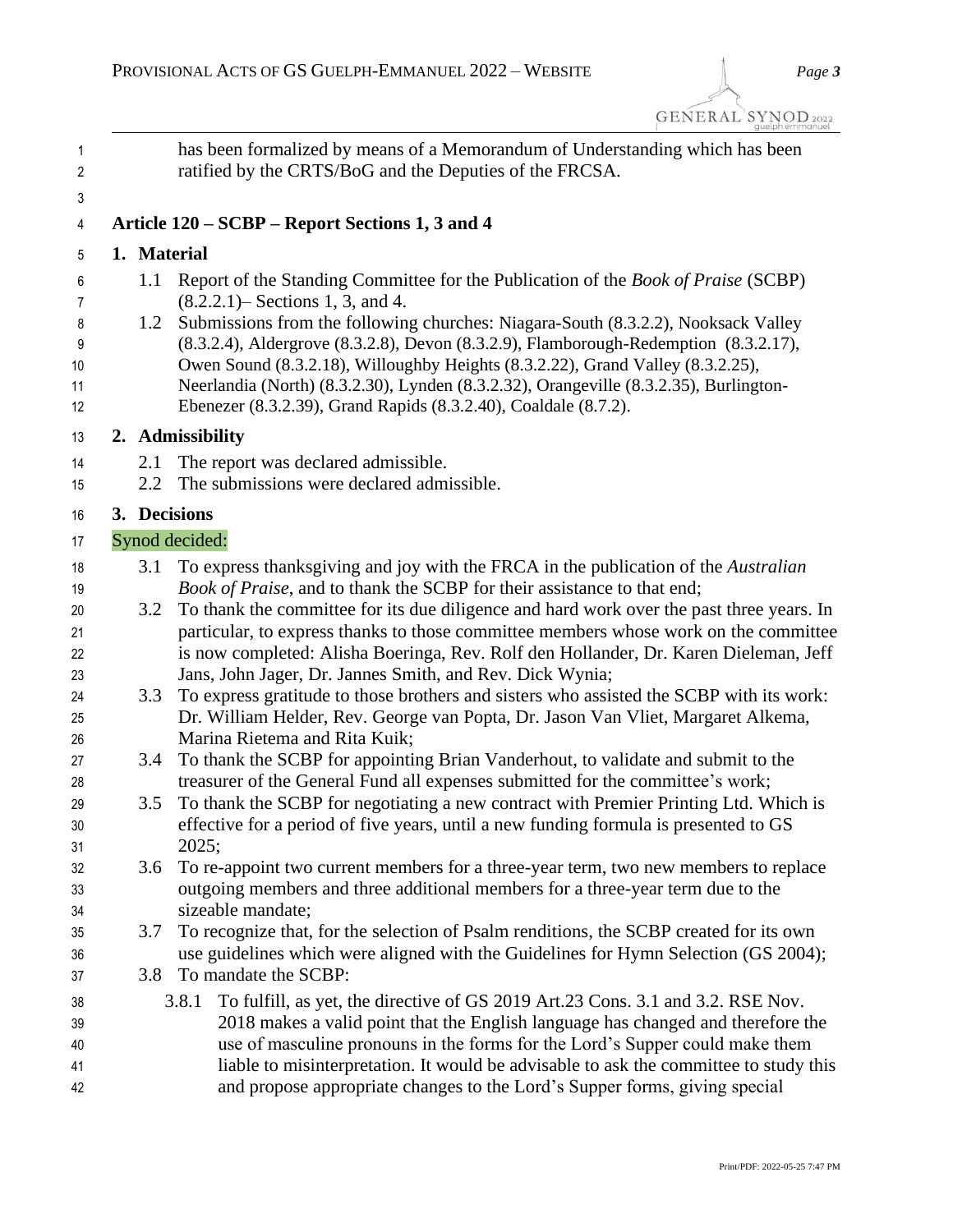GENERAL SYNOD2022

| 1        |                  | attention to the personal nature of self-examination. In this process the churches                                                                          |
|----------|------------------|-------------------------------------------------------------------------------------------------------------------------------------------------------------|
| 2        |                  | would have the opportunity to interact with any proposed changes;                                                                                           |
| 3        | 3.8.2            | To foster an increased awareness of the existence of the <i>Book of Praise</i> among                                                                        |
| 4<br>5   | 3.8.3            | others in the English-speaking world;<br>To continue maintaining its archives (at CRTS) and website:                                                        |
| 6        |                  | www.bookofpraise.ca;                                                                                                                                        |
| 7        | 3.8.4            | To continue the process of reviewing the proposed songs according to the                                                                                    |
| 8        |                  | Guidelines for the Selection of Music in the Church, as printed in Appendix 2B of                                                                           |
| 9        |                  | the Acts of GS 2004;                                                                                                                                        |
| 10       | 3.8.5            | To maintain good contact with the Standing Committee for the Australian Book of                                                                             |
| 11       |                  | Praise;                                                                                                                                                     |
| 12<br>13 | 3.8.6            | To maintain its corporate status for the purpose of protecting the interests of the<br>Canadian Reformed Churches in matters concerning the Book of Praise; |
| 14       | 3.8.7            | To survey the churches to determine the priority/relative importance regarding                                                                              |
| 15       |                  | types of availability (digital, open-source, print), formatting (e.g., four-part                                                                            |
| 16       |                  | harmony), and other publication variables (including copyright) with regard to the                                                                          |
| 17       |                  | Book of Praise, as listed in the SCBP report:                                                                                                               |
| 18       |                  | 3.8.7.1 To review the input of the churches, and on that basis, propose a publishing                                                                        |
| 19       |                  | and funding model to GS 2025;                                                                                                                               |
| 20       | 3.8.8            | To receive, scrutinize, and evaluate the content of correspondence from the                                                                                 |
| 21       |                  | churches and to report to GS 2025 as to the validity of the suggestions made;                                                                               |
| 22       | 3.8.9            | To appoint one of its members to validate and submit to the treasurer of the                                                                                |
| 23       |                  | General Fund all expenses being submitted for committee work;                                                                                               |
| 24<br>25 |                  | 3.8.10 To submit its report to the churches six months prior to the convening of the next<br>general synod.                                                 |
| 26       |                  |                                                                                                                                                             |
| 27       |                  | Article 121 – CER (Committee on Ecumenical Relations) General Mandate                                                                                       |
| 28       | 1. Material      |                                                                                                                                                             |
| 29       | 1.1              | CRCA Report $(8.2.1)$ .                                                                                                                                     |
| 30       |                  | 1.2 CCCNA Report (8.2.11).                                                                                                                                  |
| 31       |                  | 1.3 CRCA-CCCNA Study Report on the Execution of CO Art. 50 (8.2.12)                                                                                         |
| 32       | 2. Admissibility |                                                                                                                                                             |
| 33       | 2.1              | The reports were declared admissible.                                                                                                                       |
| 34       | 3. Decisions     |                                                                                                                                                             |
| 35       | Synod decided:   |                                                                                                                                                             |
| 36       | 3.1              | To discharge all members of the Committee for Contact with Churches in North                                                                                |
| 37       |                  | America (CCCNA) and Committee on Relations with Churches Abroad (CRCA) from                                                                                 |
| 38       |                  | their present tasks.                                                                                                                                        |
| 39       | 3.2              | To thank the following members of the CCCNA for their years of service to the                                                                               |
| 40       |                  | churches: Rev. Doug Vandeburgt, Henry van Delden, Les Vanderveen and Peter                                                                                  |
| 41       |                  | Veenendaal.                                                                                                                                                 |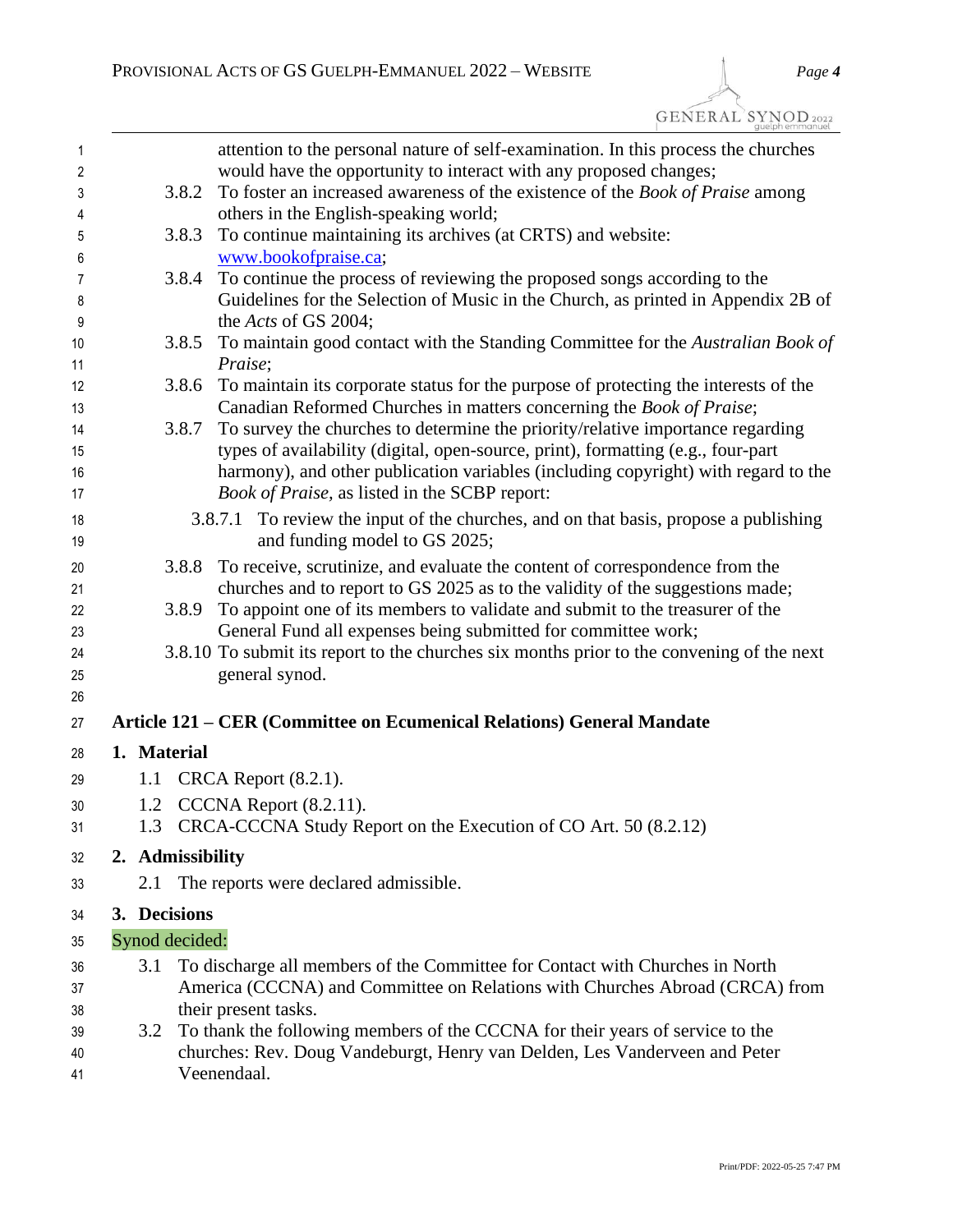| 1        | 3.3<br>To thank the following member of the CRCA for his years of service to the churches:                                                                                   |
|----------|------------------------------------------------------------------------------------------------------------------------------------------------------------------------------|
| 2        | Rev. Arend Witten.                                                                                                                                                           |
| 3<br>4   | To appoint twelve members to the Committee on Ecumenical Relations (CER).<br>3.4<br>To give the CER the following general mandate:<br>3.5                                    |
|          |                                                                                                                                                                              |
| 5        | a) To continue contact with churches with whom we are in ecumenical relations;                                                                                               |
| 6        | To send an appropriate number of delegates to represent the CanRC churches<br>b)<br>at the meetings of the International Conference of Reformed Churches (ICRC)              |
| 7<br>8   | and North American Presbyterian and Reformed Council (NAPARC);                                                                                                               |
| 9        | c) To work in consultation with individual CanRC churches and classes that                                                                                                   |
| 10       | maintain contact with churches for which the CER also has a mandate;                                                                                                         |
| 11       | d) Upon request, to advise CanRC churches regarding the identity of other                                                                                                    |
| 12       | churches and our relationship with them;                                                                                                                                     |
| 13       | To report on any contact with a church with whom we are not in an ecumenical<br>e)                                                                                           |
| 14       | relationship;                                                                                                                                                                |
| 15       | To appoint one of its members to validate and submit to the treasurer of the<br>f)                                                                                           |
| 16       | General Fund all expenses being submitted for committee work;                                                                                                                |
| 17       | To submit its report to the churches six months prior to the convening of<br>g)                                                                                              |
| 18       | general synod (a supplementary report can be submitted if necessary);                                                                                                        |
| 19       | h) To facilitate hospitality support for fraternal delegates and observers, in<br>consultation with the convening church, at each general synod.                             |
| 20<br>21 |                                                                                                                                                                              |
|          | Article 122 – FRCA (Free Reformed Churches of Australia)                                                                                                                     |
| 22       |                                                                                                                                                                              |
| 23       | Committee 2 presented draft 1 of a report on the Free Reformed Churches of Australia (FRCA).<br>The report was discussed. The committee took the report back for refinement. |
| 24       |                                                                                                                                                                              |
| 25       |                                                                                                                                                                              |
| 26       | Synod adjourned until 1:15 pm for lunch.                                                                                                                                     |
| 27<br>28 | Day 9 — Afternoon Session                                                                                                                                                    |
| 29       | <b>Friday, May 20, 2022</b>                                                                                                                                                  |
| 30       | <b>Article 123 – Reopening</b>                                                                                                                                               |
| 31       | Synod reopened in plenary session. The chairman had the meeting sing Psalm 46:2. He observed                                                                                 |
| 32       | that all synod members were present.                                                                                                                                         |
| 33       |                                                                                                                                                                              |
| 34       | Article 124 – IRB (Reformed Churches in Brazil)                                                                                                                              |
| 35       | 1. Material                                                                                                                                                                  |
| 36       | 1.1 CRCA Report 3: Brazil (IRB) (8.2.1.3)                                                                                                                                    |
| 37       | 2. Admissibility                                                                                                                                                             |
| 38       | The report was declared admissible.<br>2.1                                                                                                                                   |
| 39       | 3. Decisions                                                                                                                                                                 |
|          |                                                                                                                                                                              |
| 40       | Synod decided:                                                                                                                                                               |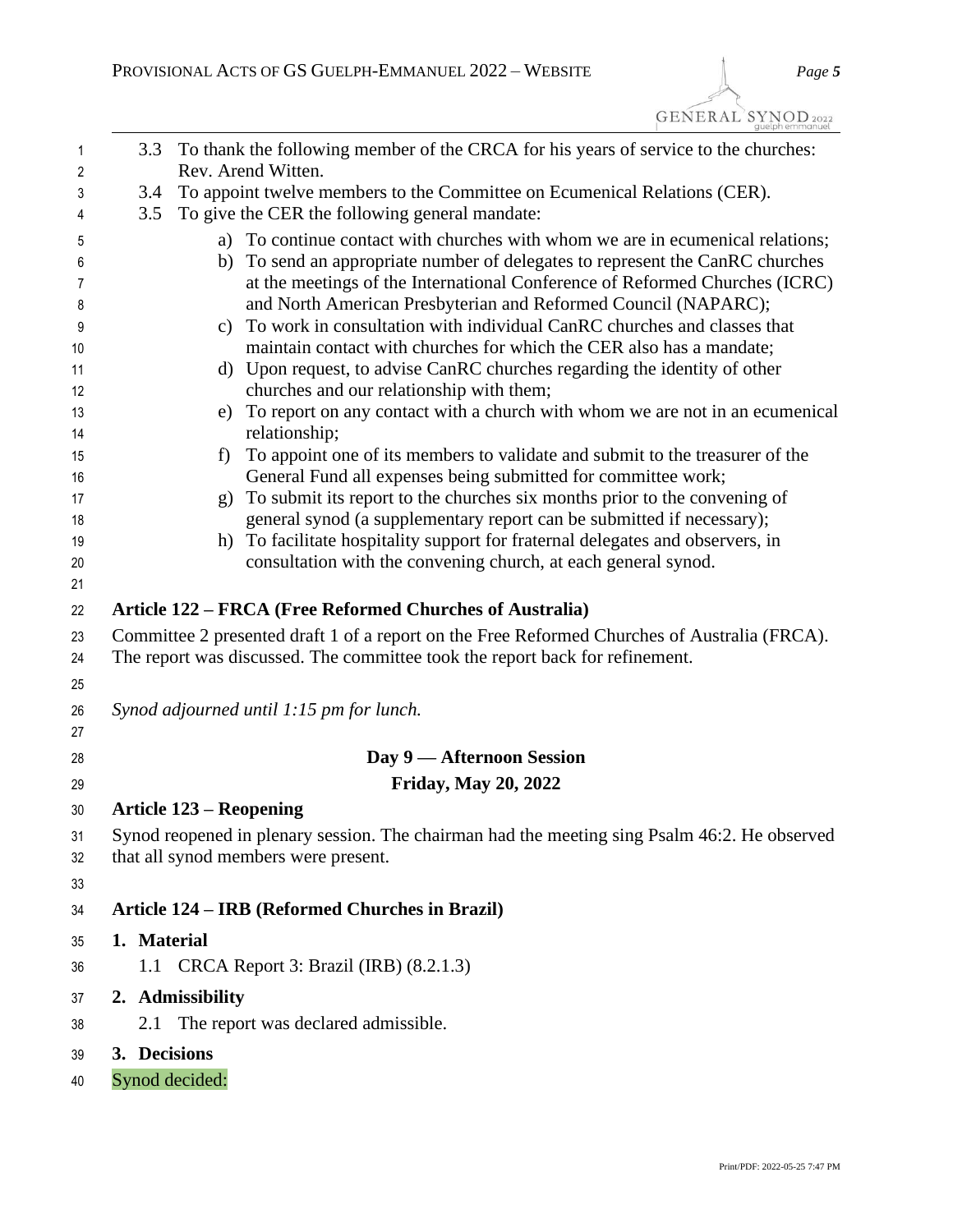| 1<br>2   | To express gratitude for the continued desire of the IRB to grow in knowledge and<br>3.1<br>faithfulness;                                                            |
|----------|----------------------------------------------------------------------------------------------------------------------------------------------------------------------|
| 3        | To continue Ecclesiastical Fellowship (EF) with the Reformed Churches of Brazil (IRB)<br>3.2                                                                         |
| 4        | under the adopted rules;                                                                                                                                             |
| 5        | To mandate the Committee on Ecumenical Relations (CER):<br>3.3                                                                                                       |
| 6        | To use every opportunity to have contact with the IRB and to provide<br>3.3.1                                                                                        |
| 7        | encouragement to this federation of churches;                                                                                                                        |
| 8        | 3.3.2 To visit the IRB at least twice prior to the next synod;                                                                                                       |
| 9        | To work in consultation and cooperation with the Aldergrove CanRC and the<br>3.3.3                                                                                   |
| 10       | Hamilton-Cornerstone CanRC given their mission work in Brazil;                                                                                                       |
| 11<br>12 | To submit its report to the churches six months prior to the convening of the next<br>3.3.4<br>general synod.                                                        |
| 13       | 4. Grounds                                                                                                                                                           |
| 14       | 4.1<br>As far as can be determined, the IRB demonstrate that they remain faithful churches.                                                                          |
| 15       | They abide by the Word of God, as the only rule for faith and life, and adhere to the                                                                                |
| 16       | adopted confessions and church order.                                                                                                                                |
| 17       | In view of the needs in the IRB, it is important to make every effort to maintain direct<br>4.2                                                                      |
| 18<br>19 | contact with the IRB, and to encourage these churches and their leaders.<br>There is good communication between the IRB and the CanRC, and the CanRC are able<br>4.3 |
| 20       | to do much work in Brazil through the sending churches.                                                                                                              |
| 21       | The sending churches of Aldergrove and Hamilton are to be encouraged in their support<br>4.4                                                                         |
| 22       | of the churches in Brazil, especially in the training of ministers of the Word.                                                                                      |
| 23       |                                                                                                                                                                      |
| 24       | Article 125 – GGRI (Reformed Churches in Indonesia)                                                                                                                  |
| 25       | 1. Material                                                                                                                                                          |
| 26       | 1.1 CRCA Report 4: Indonesia (GGRI, GGRCI, GGRI-Timor) (8.2.1.4).                                                                                                    |
| 27       | 2. Admissibility                                                                                                                                                     |
| 28       | The report was declared admissible.<br>2.1                                                                                                                           |
| 29       | 3. Decisions                                                                                                                                                         |
| 30       | Synod decided:                                                                                                                                                       |
| 31       | To continue ecclesiastical fellowship (EF) with the Reformed Churches in Indonesia<br>3.1                                                                            |
| 32<br>33 | $(GGRI)$ ;<br>To mandate the Committee on Ecumenical Relations (CER):<br>3.2                                                                                         |
|          | To try to send a delegation of brothers to Indonesia to represent the CanRC at the<br>3.2.1                                                                          |
| 34<br>35 | next national synod of the GGRI;                                                                                                                                     |
| 36       | To work in consultation and cooperation with the Free Reformed Churches of<br>3.2.2                                                                                  |
| 37       | Australia (FRCA) and United Reformed Churches in North America (URCNA) in                                                                                            |
| 38       | encouraging and supporting the churches of the GGRI in their efforts to grow in                                                                                      |
| 39       | Reformed doctrine and polity;                                                                                                                                        |
| 40       | To work in consultation and cooperation with the Smithville CanRC given their<br>3.2.3                                                                               |
| 41       | mission work in Timor;                                                                                                                                               |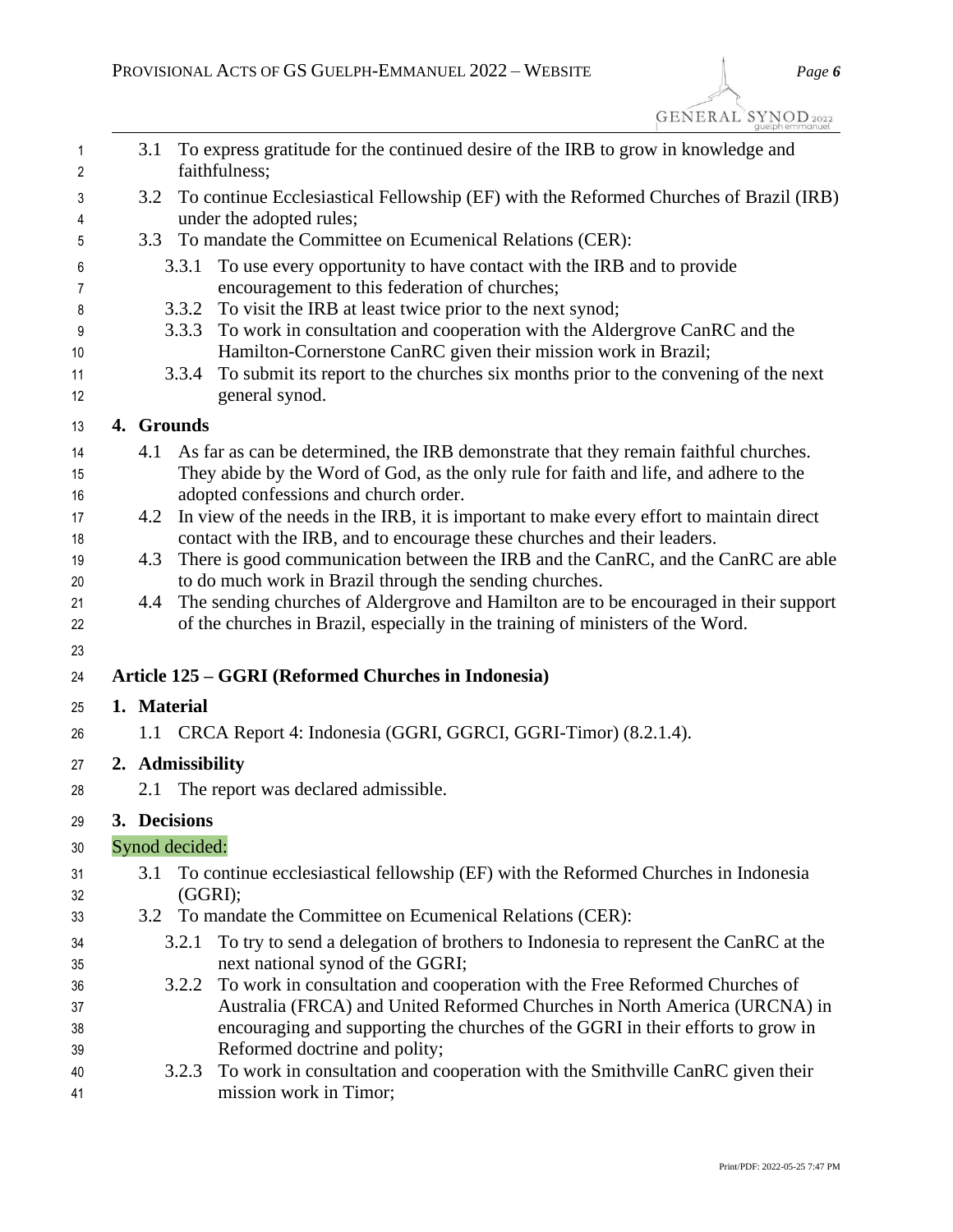| <b>GENERAL SYNOD</b> 2022 |
|---------------------------|
|                           |
|                           |

| 3.2.5<br>4. Grounds<br>4.1 | 3.2.4 As opportunity arises, to be available for discussions with a view to promoting<br>ecclesiastical harmony and unity between faithful reformed churches in Indonesia;<br>To submit its report to the churches six months prior to the convening of the next<br>general synod.  |
|----------------------------|-------------------------------------------------------------------------------------------------------------------------------------------------------------------------------------------------------------------------------------------------------------------------------------|
|                            |                                                                                                                                                                                                                                                                                     |
|                            |                                                                                                                                                                                                                                                                                     |
|                            | As far as can be determined, the GGRI demonstrate that they remain faithful churches.<br>They abide by the Word of God as the only rule for faith and life and adhere to adopted<br>confessions and church order.                                                                   |
| 4.2                        | Given that the FRCA is closer to Indonesia than the CanRC, it is prudent that the CER<br>work in close conjunction with the FRCA. It would therefore be helpful if the respective<br>committees continue to share information on their observations and activities in<br>Indonesia. |
| 4.3                        | Working together, the FRCA and the CanRC will be in a good position to continue to<br>support the GGRI and to encourage church unity among the various groups of<br>Reformed churches in Indonesia.                                                                                 |
| 4.4                        | Since the GGRI now also have a relationship with the URCNA, it is advisable to share<br>information with this federation as well.                                                                                                                                                   |
| 4.5                        | Given the mission work of Smithville in Indonesia, which impacts both the GGRI and<br>the Calvinist Reformed Churches in Indonesia (GGRCI), it is important for the CER to<br>share information concerning its findings with Smithville.                                            |
|                            |                                                                                                                                                                                                                                                                                     |
|                            | Article 126 – GGRCI (Calvinist Reformed Churches in Indonesia)                                                                                                                                                                                                                      |
| 1. Material                |                                                                                                                                                                                                                                                                                     |
|                            | 1.1 CRCA Report 4: Indonesia (GGRI, GGRCI, GGRI-Timor) (8.2.1.4).                                                                                                                                                                                                                   |
|                            |                                                                                                                                                                                                                                                                                     |
| 2. Admissibility           |                                                                                                                                                                                                                                                                                     |
| 2.1                        | The report was declared admissible.                                                                                                                                                                                                                                                 |
| 3. Decisions               |                                                                                                                                                                                                                                                                                     |
| Synod decided:             |                                                                                                                                                                                                                                                                                     |
|                            | 3.1 To continue ecclesiastical fellowship (EF) with the Calvinist Reformed Churches in<br>Indonesia (GGRCI);                                                                                                                                                                        |
| 3.2                        | To mandate the Committee on Ecumenical Relations (CER):                                                                                                                                                                                                                             |
| 3.2.1                      | To try to send a delegation of brothers to Indonesia to represent the CanRC at the<br>next national synod of the GGRCI;                                                                                                                                                             |
| 3.2.2                      | To work in consultation and cooperation with the Free Reformed Churches of<br>Australia (FRCA) and United Reformed Churches in North America (URCNA) in                                                                                                                             |
|                            | encouraging and supporting the churches of the GGRCI in their efforts to grow in<br>Reformed doctrine and polity;                                                                                                                                                                   |
| 3.2.3                      | To work in consultation and cooperation with the Smithville CanRC given their<br>mission work in Timor;<br>As opportunity arises, to be available for discussions with a view to promoting<br>3.2.4                                                                                 |
|                            |                                                                                                                                                                                                                                                                                     |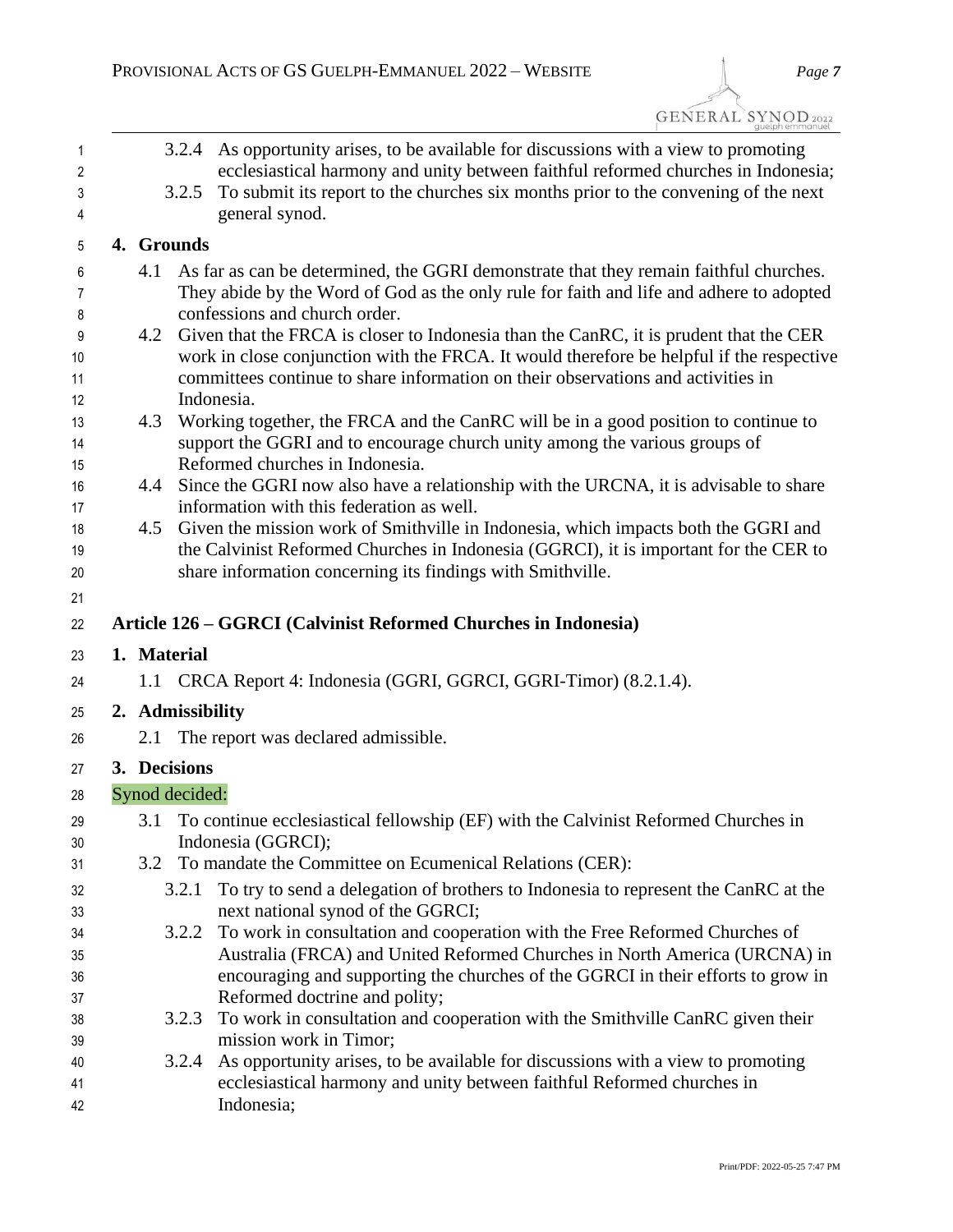| 1<br>2               |             |                  | 3.2.5 To submit its report to the churches six months prior to the convening of the next<br>general synod.                                                                                                                                                                                                 |
|----------------------|-------------|------------------|------------------------------------------------------------------------------------------------------------------------------------------------------------------------------------------------------------------------------------------------------------------------------------------------------------|
| 3                    |             | 4. Grounds       |                                                                                                                                                                                                                                                                                                            |
| 4<br>5               | 4.1         |                  | As far as can be determined, the GGRCI demonstrate that they remain faithful churches.<br>They abide by the Word of God as the only rule for faith and life and adhere to adopted                                                                                                                          |
| 6<br>7<br>8<br>9     |             |                  | confessions and church order.<br>4.2 Given that the FRCA is closer to Indonesia than the CanRC, it is prudent that the CER<br>work in close conjunction with the FRCA. It would therefore be helpful if the respective<br>committees continue to share information on their observations and activities in |
| 10<br>11<br>12<br>13 | 4.3         |                  | Indonesia.<br>Working together, the FRCA and the CanRC will be in a good position to continue to<br>support the GGRCI and to encourage church unity among the various groups of<br>reformed churches in Indonesia.                                                                                         |
| 14<br>15             |             |                  | Article 127 – GGRI-Timor (Reformed Churches in Indonesia - Timor)                                                                                                                                                                                                                                          |
| 16                   | 1. Material |                  |                                                                                                                                                                                                                                                                                                            |
| 17                   |             |                  | 1.1 CRCA Report 4: Indonesia (GGRI, GGRCI, GGRI-Timor) (8.2.1.4).                                                                                                                                                                                                                                          |
|                      |             |                  |                                                                                                                                                                                                                                                                                                            |
| 18                   |             | 2. Admissibility |                                                                                                                                                                                                                                                                                                            |
| 19                   | 2.1         |                  | The report was declared admissible.                                                                                                                                                                                                                                                                        |
| 20                   |             | 3. Decisions     |                                                                                                                                                                                                                                                                                                            |
| 21                   |             |                  |                                                                                                                                                                                                                                                                                                            |
|                      |             | Synod decided:   |                                                                                                                                                                                                                                                                                                            |
| 22                   |             |                  | 3.1 To instruct the Committee on Ecumenical Relations (CER):                                                                                                                                                                                                                                               |
| 23<br>24<br>25       |             | 3.1.1            | In conjunction with the Smithville Canadian Reformed Church to provide<br>assistance within the normal ambit of CER work that would be of benefit to the<br>Reformed Churches in Indonesia Timor (GGRI-Timor);                                                                                             |
| 26<br>27<br>28       |             | 3.1.2<br>3.1.3   | As opportunity arises, to be available for discussions with a view to promoting<br>ecclesiastical harmony and unity between faithful reformed churches in Indonesia;<br>To submit its report to the churches six months prior to the convening of the next                                                 |
| 29                   |             |                  | general synod.                                                                                                                                                                                                                                                                                             |
| 30                   |             | 4. Grounds       |                                                                                                                                                                                                                                                                                                            |
| 31                   | 4.1         |                  | It is important to continue to show willingness to assist the GGRI-Timor. Moreover,                                                                                                                                                                                                                        |
| 32                   |             |                  | opportunities for further interaction may arise in the future.                                                                                                                                                                                                                                             |
| 33                   | 4.2         |                  | Given the sensitivities apparent at the assembly of GS-GGRCI 2019 in regard to their                                                                                                                                                                                                                       |
| 34                   |             |                  | history with the mission work of Smithville, the CER would do well to continue to                                                                                                                                                                                                                          |
| 35                   |             |                  | encourage all parties to engage in peaceful, open communication with a view to moving                                                                                                                                                                                                                      |
| 36                   |             |                  | toward the goal of brotherly unity and cooperation according to the Word of God.                                                                                                                                                                                                                           |
| 37<br>38             |             |                  | Furthering the cause of unity between the GGRI, GGRI-Timor, and the GGRCI will<br>only be fruitful if all parties agree to pursue that goal.                                                                                                                                                               |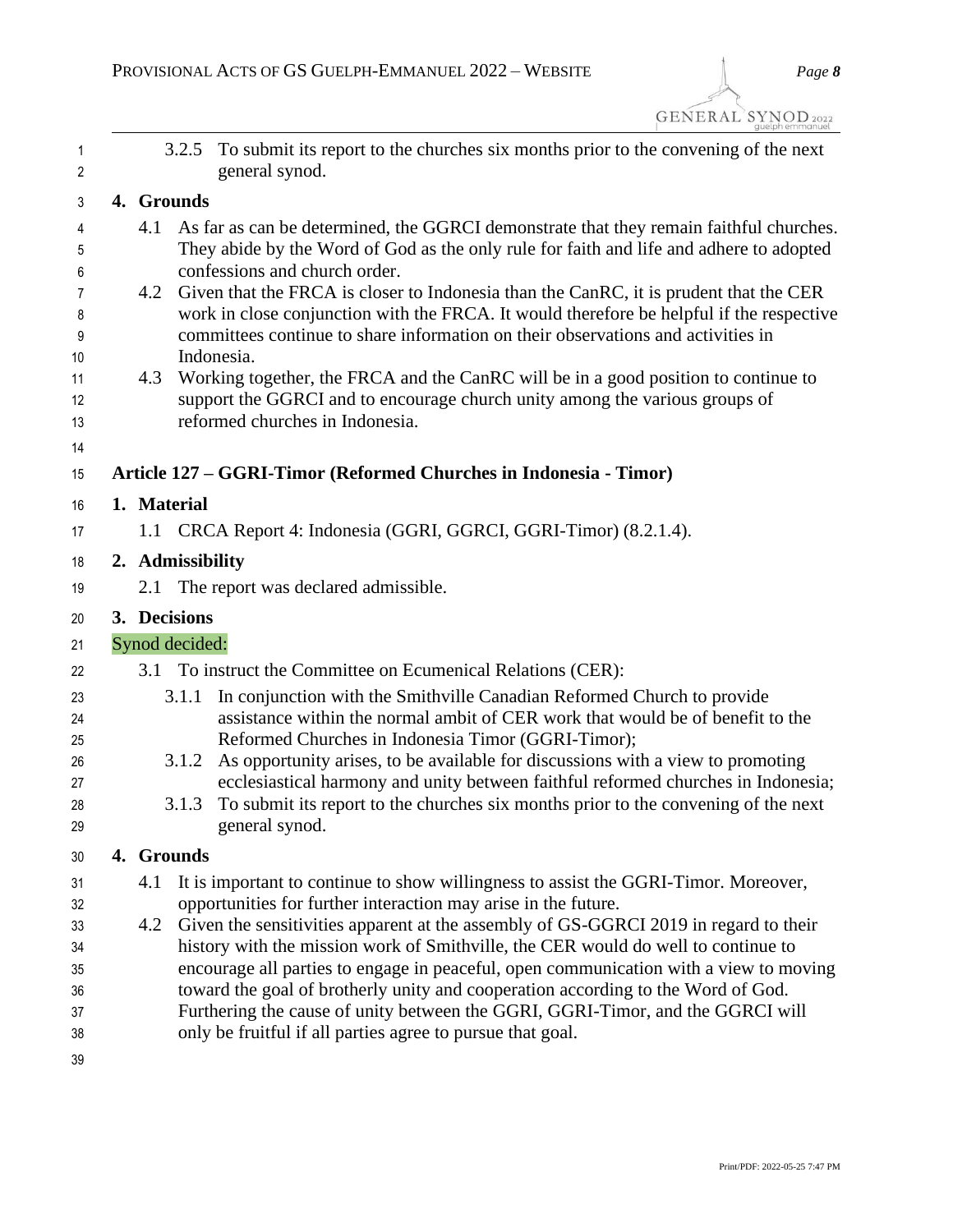| 1  |             | Article 128 – KPCK (Kosin Presbyterian Church in Korea)                                         |
|----|-------------|-------------------------------------------------------------------------------------------------|
| 2  |             | Committee 2 presented draft 1 of a report on relations with the KPCK. The report was discussed. |
| 3  |             | The committee took the report back for refinement.                                              |
| 4  |             |                                                                                                 |
| 5  |             | Article 129 – IRCK (Independent Reformed Church in Korea)                                       |
| 6  | 1. Material |                                                                                                 |
| 7  |             | 1.1 CRCA Report 5: Korea (KPCK, IRCK, RCK) (8.2.1.5).                                           |
| 8  |             | 2. Admissibility                                                                                |
| 9  | 2.1         | The report was declared admissible.                                                             |
| 10 |             | 3. Decisions                                                                                    |
| 11 |             | Synod decided:                                                                                  |
| 12 |             | 3.1 To end official contact with the Independent Reformed Church of Korea (IRCK).               |
| 13 | 4. Grounds  |                                                                                                 |
| 14 | 4.1         | The lack of interaction and correspondence indicates that it is prudent to end official         |
| 15 |             | contact with the IRCK.                                                                          |
| 16 |             |                                                                                                 |
| 17 |             | Article 130 – RCK (Reformed Churches in Korea)                                                  |
| 18 | 1. Material |                                                                                                 |
| 19 |             | 1.1 CRCA Report 5: Korea (KPCK, IRCK, RCK) (8.2.1.5)                                            |
| 20 |             | 2. Admissibility                                                                                |
| 21 | 2.1         | The report was declared admissible.                                                             |
| 22 |             | 3. Decisions                                                                                    |
| 23 |             | Synod decided:                                                                                  |
| 24 |             | 3.1. To end official contact with the Reformed Churches in Korea (RCK).                         |
| 25 | 4. Grounds  |                                                                                                 |
| 26 |             | 4.1 The lack of interaction and correspondence indicates that it is prudent to end official     |
| 27 |             | contact with the RCK.                                                                           |
| 28 |             |                                                                                                 |
| 29 |             | Article 131 – GKv (Reformed Churches in The Netherlands (liberated))                            |
| 30 | 1. Material |                                                                                                 |
| 31 |             | 1.1 CRCA Report 6: The Netherlands (GKv, DGK, GKN) (8.2.1.6)                                    |
| 32 |             | 1.2 Letter from the Glanbrook-Trinity CanRC (8.3.1.2) encouraging prayer and a tone of          |
| 33 |             | compassion and encouragement regarding the brothers and sisters in the GKv.                     |
| 34 |             | 2. Admissibility                                                                                |

2.1 The report and letter were declared admissible.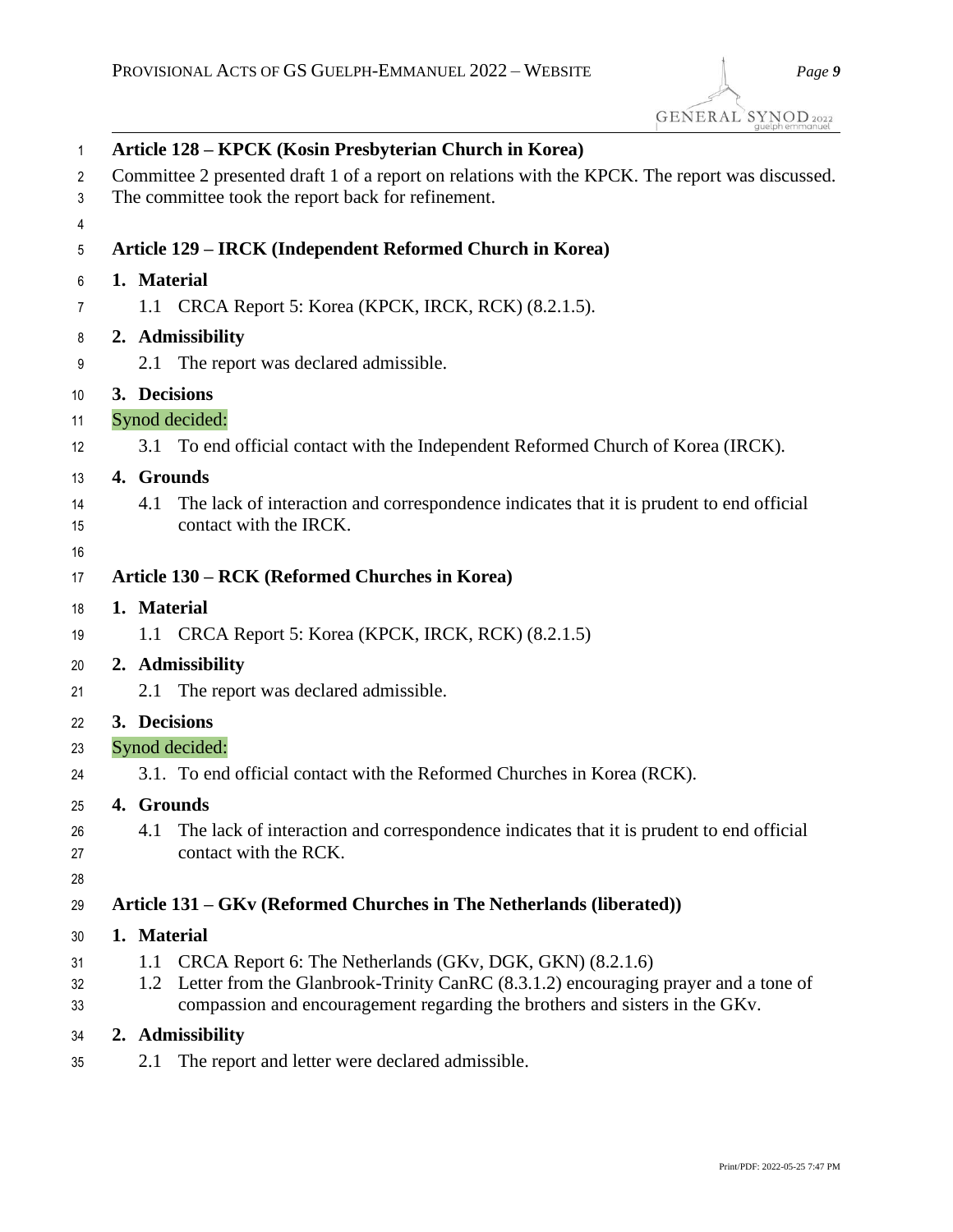| 1        | 3. Decisions                                                                                                                   |
|----------|--------------------------------------------------------------------------------------------------------------------------------|
| 2        | Synod decided:                                                                                                                 |
| 3<br>4   | That the mandate with respect to the Reformed Churches in the Netherlands (GKv) has<br>3.1<br>been completed.                  |
| 5        | To observe with deep sadness that, in spite of urgent appeals, the GKv continue on a<br>3.2                                    |
| 6<br>7   | path of disobedience to the Lord.<br>To give the Committee on Ecumenical Relations (CER) no further mandate specific to<br>3.3 |
| 8        | the GK <sub>v</sub> .                                                                                                          |
| 9        | 4. Grounds                                                                                                                     |
| 10       | 4.1<br>The decisions of GS-GKv 2020 indicate that the GKv is not heeding the warnings of its                                   |
| 11       | (now mostly former) sister churches. The decision to allow women to serve in office                                            |
| 12       | was maintained, reunification with the Netherlands Reformed Churches (NGK) is to                                               |
| 13<br>14 | take place soon, and participation in broad ecumenical activities (National Synod and<br>Council of Churches) was approved.    |
| 15       |                                                                                                                                |
| 16       | Article 132 – DGK (The Reformed Churches [The Netherlands])                                                                    |
| 17       | Committee 2 presented draft 2 of a report on relations with the DGK. The report was discussed.                                 |
| 18       | The committee took the report back for refinement.                                                                             |
| 19       |                                                                                                                                |
| 20       | Article 133 – GKN (Reformed Churches The Netherlands)                                                                          |
| 21       | Committee 2 presented draft 2 of a report on relations with the GKN. The report was discussed.                                 |
| 22       | The committee took the report back for refinement.                                                                             |
| 23       |                                                                                                                                |
| 24       | Article 134 – FCS (Free Church of Scotland)                                                                                    |
| 25       | 1. Material                                                                                                                    |
| 26       | 1.1 CRCA Report 8: Scotland (FCS, FCC) (8.2.1.8)                                                                               |
| 27       | 2. Admissibility                                                                                                               |
| 28       | The report was declared admissible.<br>2.1                                                                                     |
| 29       | 3. Decisions                                                                                                                   |
| 30       | Synod decided:                                                                                                                 |
| 31       | To continue Ecclesiastical Fellowship (EF) with the Free Church of Scotland (FCS)<br>3.1                                       |
| 32       | under the adopted rules.                                                                                                       |
| 33       | To mandate the Committee on Ecumenical Relations (CER):<br>3.2                                                                 |
| 34       | To continue personal contact with the FCS whenever that is feasible (e.g. at<br>3.2.1                                          |
| 35       | meetings of the International Conference of Reformed Churches (ICRC) and<br>mutual presence at assemblies of sister-churches); |
| 36<br>37 | To send a delegation to their assemblies at least once every three years;<br>3.2.2                                             |
| 38       | 3.2.3 To submit its report to the churches six months prior to the convening of next                                           |

 3.2.3 To submit its report to the churches six months prior to the convening of next general synod.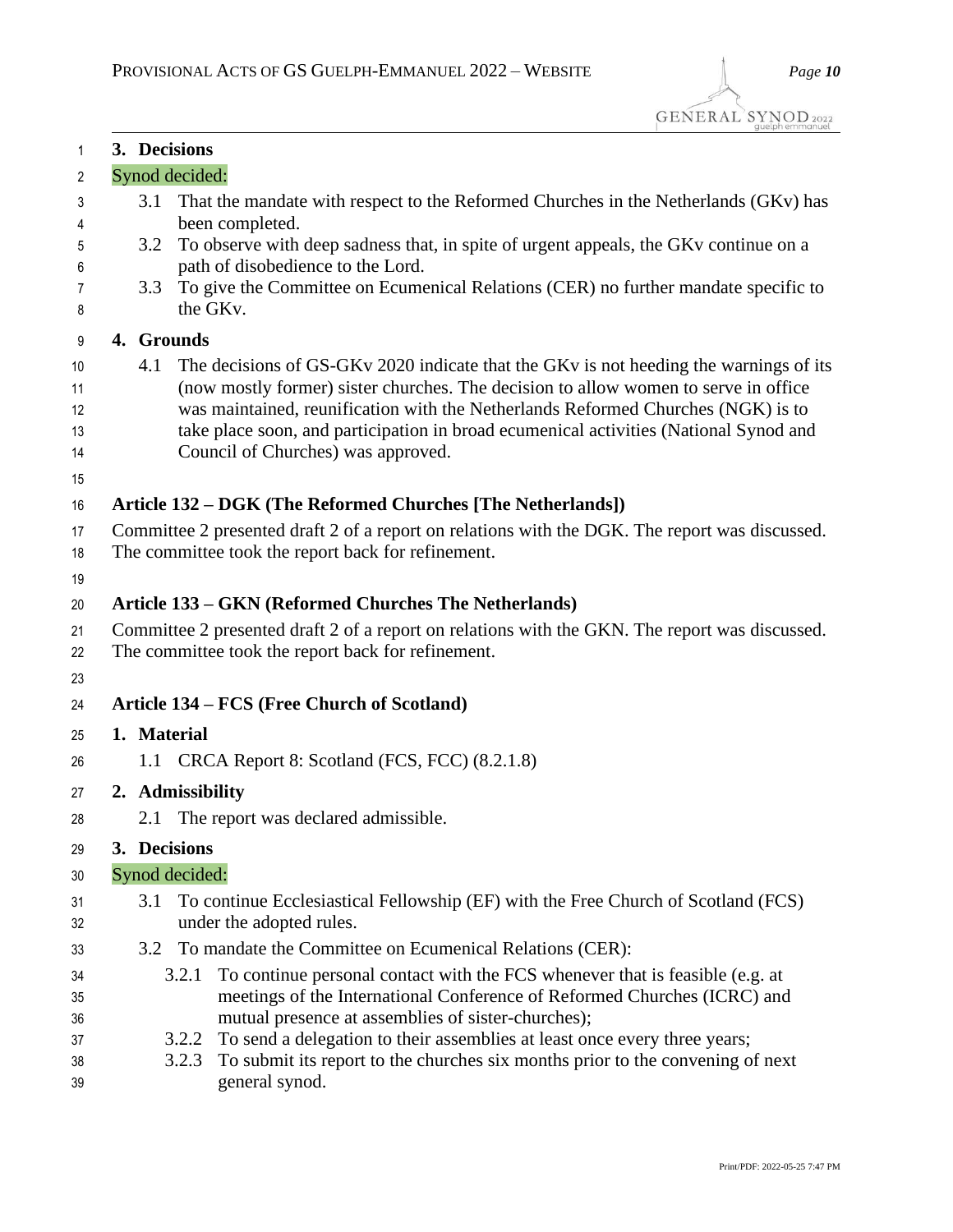| 1      |             | 4. Grounds                                                                                     |
|--------|-------------|------------------------------------------------------------------------------------------------|
| 2      | 4.1         | Although communication with the FCS has been minimal in the past three years, as far           |
| 3      |             | as can be determined from the Acts of GA-FCS 2019, the FCS demonstrate that they               |
| 4      |             | remain faithful churches. They abide by the Word of God as the only rule for faith and         |
| 5      |             | life and adhere to the adopted confessions and church order.                                   |
| 6      | 4.2         | With increased globalization, it is good to have interactions with the FCS to learn from       |
| 7      |             | their struggles in a similar secularized context.                                              |
| 8<br>9 |             | Article 135 – FCC (Free Church of Scotland (Continuing))                                       |
|        | 1. Material |                                                                                                |
| 10     |             |                                                                                                |
| 11     |             | 1.1 CRCA Report 8: Scotland (FCS, FCC) (8.2.1.8)                                               |
| 12     |             | 2. Admissibility                                                                               |
| 13     | 2.1         | The report was declared admissible.                                                            |
| 14     |             | 3. Decisions                                                                                   |
| 15     |             | Synod decided:                                                                                 |
| 16     | 3.1         | To continue Ecclesiastical Fellowship (EF) with the Free Church of Scotland                    |
| 17     |             | (Continuing) (FCC) in accordance under the rules adopted by Synod Guelph 2022.                 |
| 18     | 3.2         | To mandate the Committee on Ecumenical Relations (CER):                                        |
| 19     |             | To continue personal contact with the FCC whenever that is feasible (e.g., at<br>3.2.1         |
| 20     |             | meetings of the International Conference of Reformed Churches (ICRC) and                       |
| 21     |             | mutual presence at assemblies of sister-churches);                                             |
| 22     |             | To send a delegation to their assemblies at least once every three years;<br>3.2.2             |
| 23     |             | To submit its report to the churches six months prior to the convening of next<br>3.2.3        |
| 24     |             | general synod.                                                                                 |
| 25     |             | 4. Grounds                                                                                     |
| 26     | 4.1         | Although communication with the FCC has been minimal in the past three years, as far           |
| 27     |             | as can be determined from the Acts of GA-FCC 2019 and GA-FCC 2020, the FCC                     |
| 28     |             | demonstrate that they remain faithful churches. They abide by the Word of God as the           |
| 29     |             | only rule for faith and life, and adhere to the adopted confessions and church order.          |
| 30     |             | 4.2 With increased globalization, it is good to have interactions with the FCC to learn from   |
| 31     |             | their struggles in a similar secularized context.                                              |
| 32     |             |                                                                                                |
| 33     |             | Article 136 – FRCSA (Free Reformed Churches in South Africa)                                   |
| 34     |             | Committee 2 presented draft 1 of a report on relations with the FRCSA. The report was          |
| 35     |             | discussed. The committee took the report back for refinement.                                  |
| 36     |             |                                                                                                |
| 37     |             | Article 137 – ICRC (International Conference of Reformed Churches)                             |
| 38     |             | Committee 2 presented draft 1 of a report on membership in the ICRC. The report was discussed. |
| 39     |             | The committee took the report back for refinement.                                             |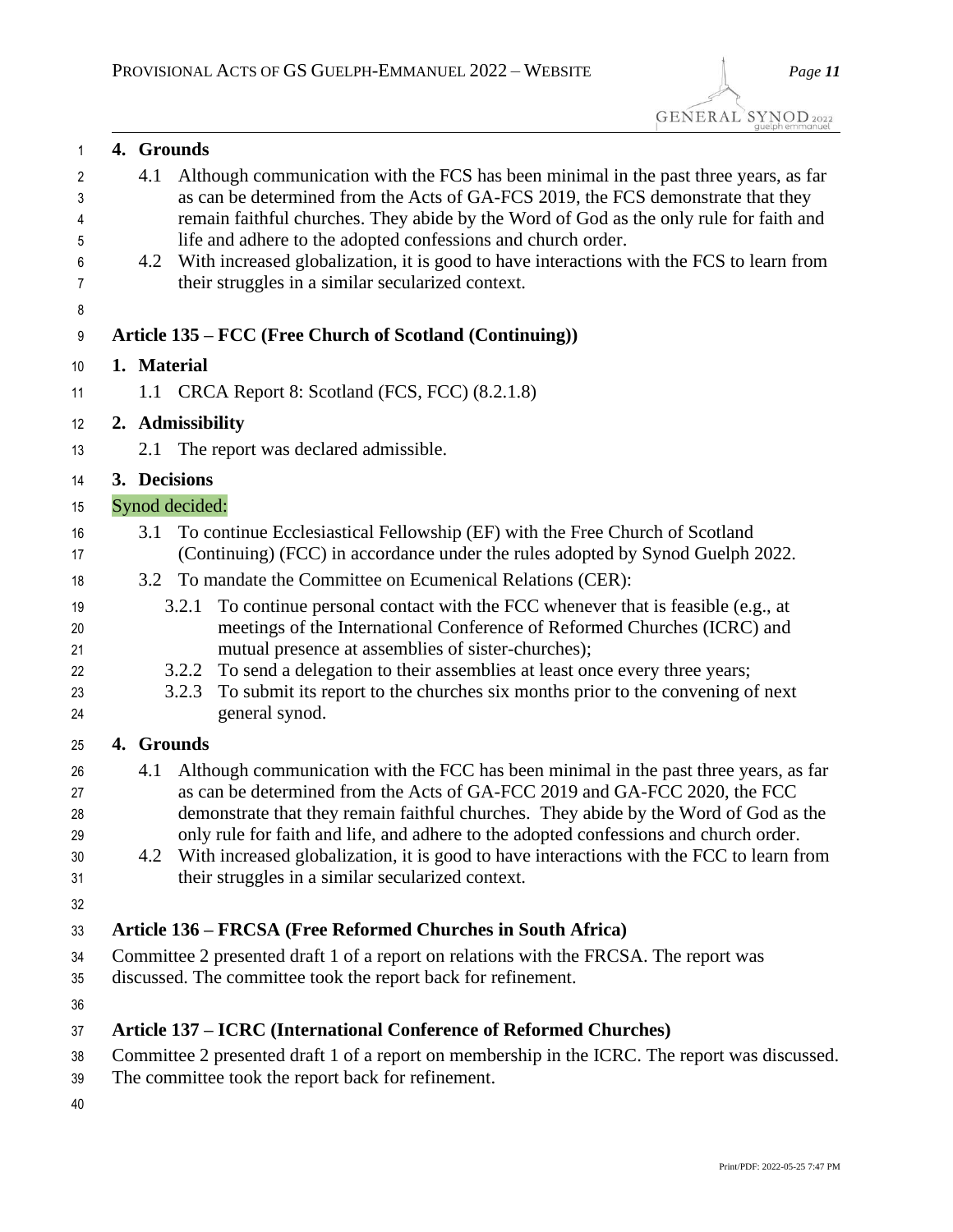| 1              |                                                                                               | Synod adjourned until 4:00pm for committee work.                                                                                                                                   |  |
|----------------|-----------------------------------------------------------------------------------------------|------------------------------------------------------------------------------------------------------------------------------------------------------------------------------------|--|
| $\mathbf{2}$   |                                                                                               |                                                                                                                                                                                    |  |
| 3              |                                                                                               | <b>Article 138 – Reopening</b>                                                                                                                                                     |  |
| 4<br>5         |                                                                                               | Synod reopened in plenary session. The chairman observed all synod members were present.                                                                                           |  |
| 6              |                                                                                               | Article 139 – Appeals against RSE 2019 Art. 11                                                                                                                                     |  |
| $\overline{7}$ |                                                                                               | Committee 4 presented draft 1 of a report on several appeals against RSE 2019 Art. 11 (8.6.5).                                                                                     |  |
| 8              |                                                                                               | The report was discussed. The committee took the report back for refinement.                                                                                                       |  |
| 9<br>10        |                                                                                               | Synod adjourned until 7:00pm.                                                                                                                                                      |  |
| 11             |                                                                                               |                                                                                                                                                                                    |  |
| 12             |                                                                                               | Day 9 — Evening Session                                                                                                                                                            |  |
| 13             |                                                                                               | <b>Friday, May 20, 2022</b>                                                                                                                                                        |  |
| 14             |                                                                                               | <b>Article 140 – Reopening</b>                                                                                                                                                     |  |
| 15             |                                                                                               | Synod reopened in plenary session. The chairman had the meeting sing Psalm 146:1,3. He                                                                                             |  |
| 16             |                                                                                               | observed that all synod members were present.                                                                                                                                      |  |
| 17             |                                                                                               |                                                                                                                                                                                    |  |
| 18             |                                                                                               | Article 141 – Appeals against RSE 2019 Art. 11                                                                                                                                     |  |
| 19             |                                                                                               | Committee 4 presented draft 2 of a report on several appeals against RSE 2019 Art. 11 (8.6.5).                                                                                     |  |
| 20             | The report was discussed. At the request of Synod members, discussion on this agenda item was |                                                                                                                                                                                    |  |
| 21             |                                                                                               | halted, to be resumed the next day.                                                                                                                                                |  |
| 22             |                                                                                               |                                                                                                                                                                                    |  |
| 23             |                                                                                               | Article 142 – Appeals against RSE 2019 Art. 10                                                                                                                                     |  |
| 24             | 1. Material                                                                                   |                                                                                                                                                                                    |  |
| 25<br>26       | 1.1                                                                                           | Appeals from the Flamborough-Redemption CanRC and the Toronto-Bethel CanRC<br>(8.6.4)                                                                                              |  |
| 27             |                                                                                               | 2. Admissibility                                                                                                                                                                   |  |
| 28             | 2.1                                                                                           | The appeal from Flamborough-Redemption was declared admissible                                                                                                                     |  |
| 29             | 2.2                                                                                           | The appeal from Toronto-Bethel was declared admissible.                                                                                                                            |  |
| 30             | 3. Decisions                                                                                  |                                                                                                                                                                                    |  |
| 31             | Synod decided:                                                                                |                                                                                                                                                                                    |  |
| 32             | 3.1                                                                                           | To sustain the appeals of Flamborough-Redemption and Toronto-Bethel that RSE 2019                                                                                                  |  |
| 33             |                                                                                               | erred when it judged that "CCO June 14, 2019 erred when it judged that Redemption                                                                                                  |  |
| 34             |                                                                                               | church, by 'inviting' members and visitors to a 'commemorative service' (and not                                                                                                   |  |
| 35<br>36       |                                                                                               | calling them to an official worship service) on Good Friday, fulfilled the obligations of<br>articles 52, 53, 55 of the Church Order and the judgment of Classis on September 6-7, |  |
| 37             |                                                                                               | 2018, concerning this matter" (Article 10, Recommendation 1).                                                                                                                      |  |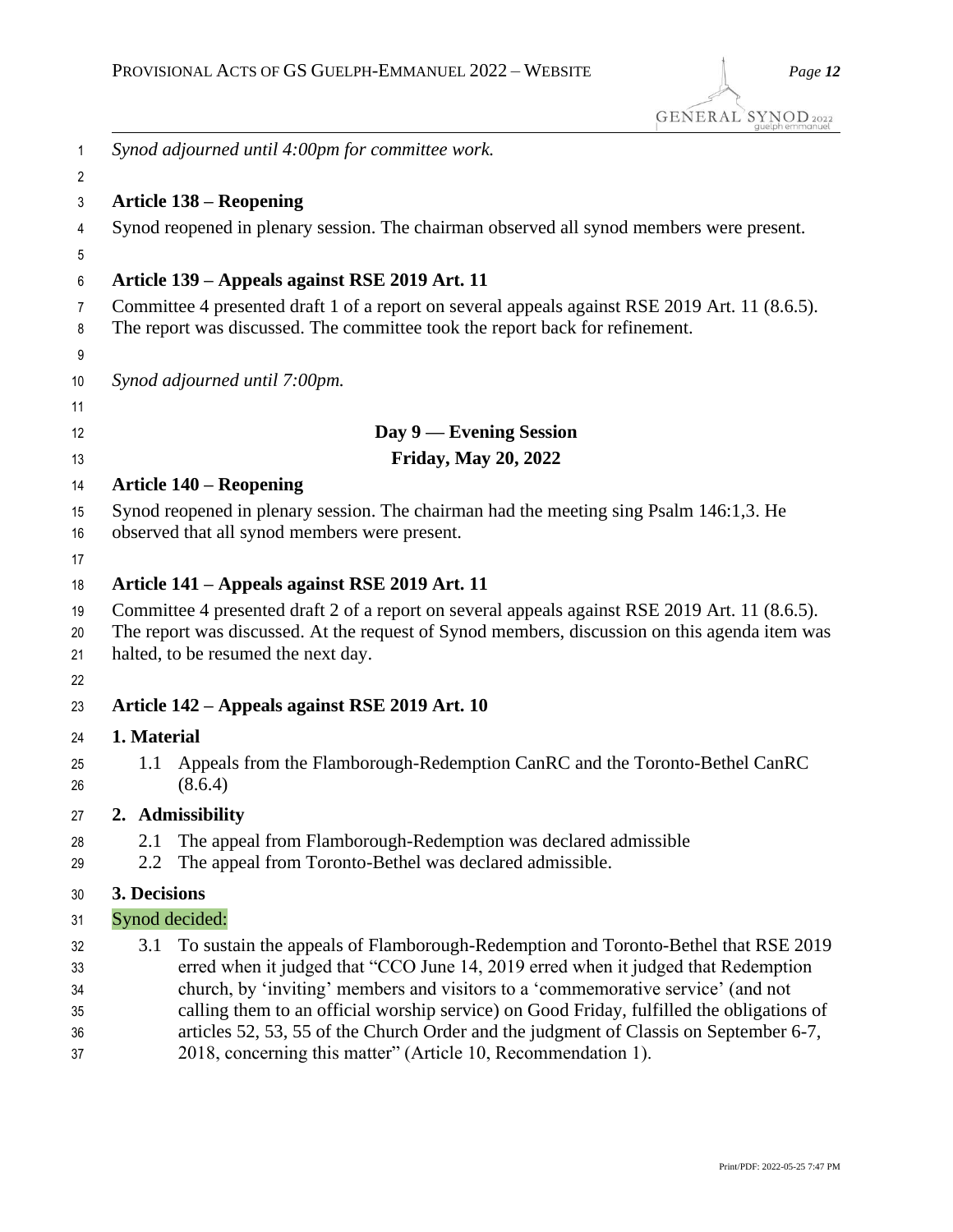## 4.1 RSE 2019, in Consideration 4, is unconvincing in arguing that the churches must read CO Art. 53 in conjunction with CO Art. 52. Distinct articles in the CO are distinct for a reason. If the intent of the CO is to require that the consistory shall call the congregation together for worship on the Lord's Day and on other days that commemorate events surrounding the life and ministry of Christ, then one article would be sufficient. Nevertheless, there are two articles which are distinct. There are common elements such as a reference to the consistory; however, where the one specifies "shall call," the other does not. Where the one says "worship", the other says "commemorate". Where the one uses the phrase "in the manner decided upon by the consistory", the other does not. 4.2 Since RSE 2019 is unconvincing in arguing that the CO makes no distinction between a 'worship service' and a 'commemorative service,' they err when they say in Consideration 4 that such an argument is 'specious'. GS has received no clear evidence that Flamborough-Redemption's service was anything but a commemorative service/event as they have claimed. (cf. Ground 4.x of Flamborough-Redemption's appeal to GS 2022; Observation 3 in Classis Central Ontario, June 14, 2019). Further, GS 2022 has not received evidence that Flamborough-Redemption is insisting on this distinction to get around the stipulation of CO Art. 55 as RSE states in Consideration 5. RSE 2019 provides no ground to have GS suspect the veracity of their claim. 4.3 Given 4.1 above, RS 2019 errs when it claims in Consideration 6 that any distinction between 'calling' and 'inviting' is 'specious'. The following synod member abstained from voting and asked that this be recorded: C.J. VanderVelde **Article 143 – Overture RSE 2021 re: Place of Preparatory Exams 1. Material** 28 1.1 Overture from Regional Synod East (RSE) 2021 recommending that preparatory exams be conducted in a student's 'home classis' (8.4.4.1). 1.2 Submissions from the following churches: Carman West (8.5.4.1); Smithers (8.5.4.2); Willoughby Heights (8.5.4.3); Yarrow (8.5.4.4); Cloverdale (8.5.4.5); Coaldale (8.5.4.6); Flamborough-Redemption (8.5.4.7); Fergus-Maranatha (8.5.4.8); Calgary (8.5.4.9); Chatham-Ebenezer (8.5.4.10); Glanbrook-Trinity (8.5.4.11); Neerlandia (North) (8.5.4.12); Edmonton-Immanuel (8.5.4.13); Edmonton-Providence (8.5.4.14). **2. Admissibility** 2.1 The submissions were declared admissible. **3. Decisions**

## Synod decided:

**4. Grounds**

- 3.1 To adopt the overture;
- 3.2 To amend the regulations for the preparatory examination adopted by GS 1958 (Art.188 Part 1) from: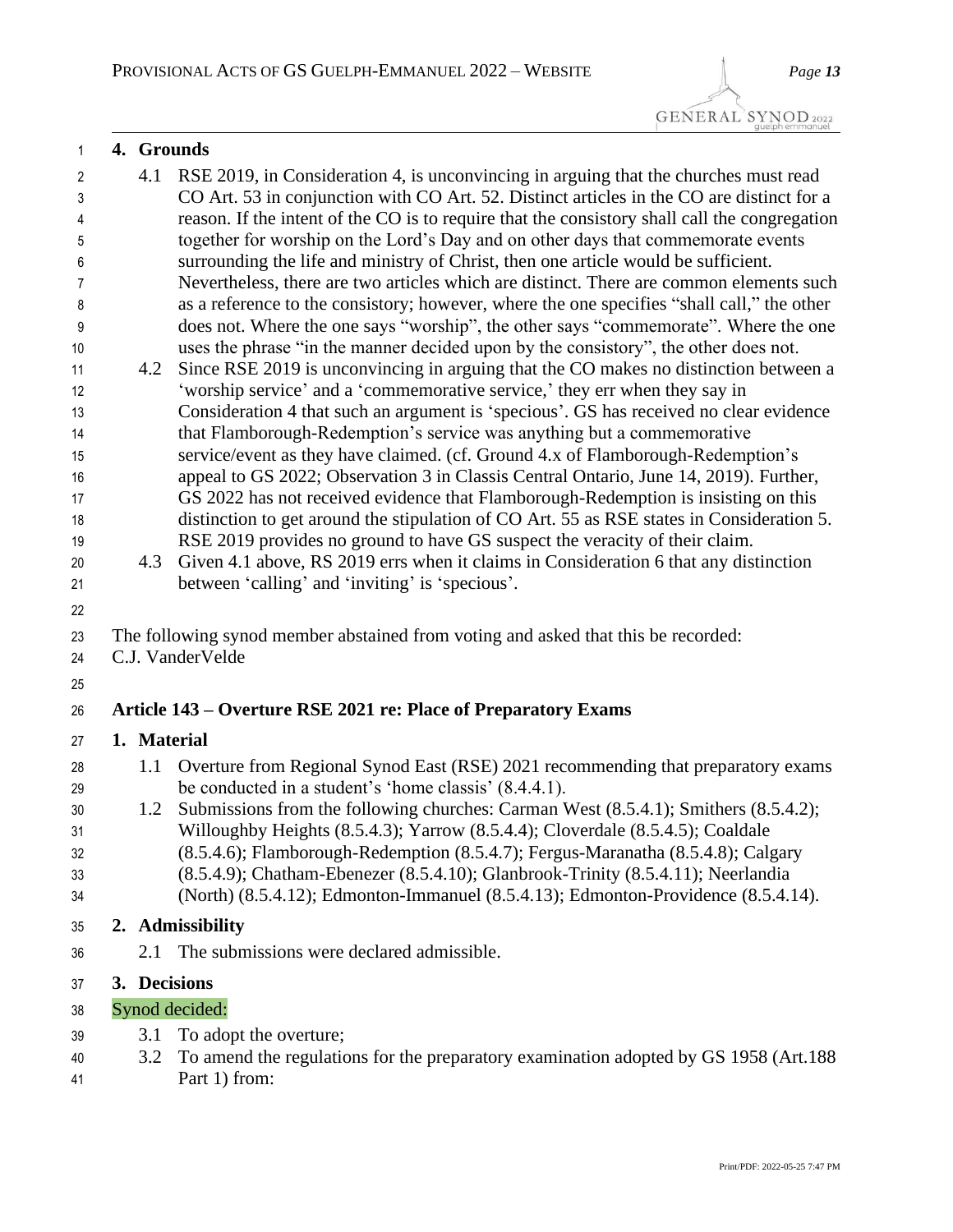| 1<br>2   |            | "The preparatory examination will take place in the classis where the student<br>resides."                                                                                     |
|----------|------------|--------------------------------------------------------------------------------------------------------------------------------------------------------------------------------|
| 3        |            | <u>to:</u>                                                                                                                                                                     |
|          |            |                                                                                                                                                                                |
| 4<br>5   |            | "The preparatory examination is to occur in the classis where the church that sent the<br>student's original attestation to the federational seminary belongs. The preparatory |
| 6        |            | examination for a student not originating within the Canadian & American Reformed                                                                                              |
| 7        |            | Churches is to occur in the classis where he lives."                                                                                                                           |
| 8        |            | In circumstances in which a particular student's connection to his 'home classis' is<br>3.2.1                                                                                  |
| 9        |            | unclear or debated, requests for examination must be processed through the                                                                                                     |
| 10       |            | student's local consistory;                                                                                                                                                    |
| 11       | 3.3        | That these revised regulations for the preparatory examination, as well as the existing                                                                                        |
| 12       |            | regulations for the peremptory examination as found in GS 1958 Art. 188, be published                                                                                          |
| 13       |            | in English as an <i>appendix</i> to the Acts of GS 2022;                                                                                                                       |
| 14       | 3.4        | That CO Art. 4B be amended from:                                                                                                                                               |
| 15       |            | "Only those shall be declared eligible for call within the churches who $(1)$ have                                                                                             |
| 16       |            | passed a preparatory examination by the classis in which they live"                                                                                                            |
| 17       |            | <u>to:</u>                                                                                                                                                                     |
| 18       |            | Only those shall be declared eligible for call within the churches who $(1)$ have passed                                                                                       |
| 19       |            | a preparatory examination by classis                                                                                                                                           |
| 20       | 3.5        | That the above changes to both the regulations of preparatory examinations and the                                                                                             |
| 21       |            | Church Order take effect as of 1 January 2023.                                                                                                                                 |
| 22       | 3.6        | That the cost of return travel for students undergoing a preparatory examination in their                                                                                      |
| 23       |            | home classis be borne by that classis.                                                                                                                                         |
| 24       | 4. Grounds |                                                                                                                                                                                |
| 25       | 4.1        | The letters from the churches expressed an overwhelming degree of support for this                                                                                             |
| 26       |            | overture.                                                                                                                                                                      |
| 27       | 4.2        | Steadily growing enrolment at CRTS has significantly increased the workload for                                                                                                |
| 28       |            | Classis Ontario West (COW). This pressure would be alleviated by sharing the                                                                                                   |
| 29       |            | workload among all the classes of the federation.                                                                                                                              |
| 30       | 4.3        | Doing so would not create insurmountable financial or logistical burdens for those<br>classes.                                                                                 |
| 31<br>32 | 4.4        | Preparatory exams determine who can serve as a minister in the federation. The                                                                                                 |
| 33       |            | responsibility and privilege of sharing in this determination ought to be federational.                                                                                        |
| 34       | 4.5        | Re 3.2.1: Exceptional circumstances will undoubtedly arise when it comes to                                                                                                    |
| 35       |            | identifying a student's connection to his 'home classis'. In such circumstances, students                                                                                      |
| 36       |            | would be well-served by guidance from their local consistory.                                                                                                                  |
| 37       | 4.6        | Though concern was raised regarding logistical complications which might arise, it                                                                                             |
| 38       |            | would be impossible to envision and account for every possible exigent circumstance.                                                                                           |
| 39       | 4.7        | Re 3.5: Given that it will take some time for students, churches, and classes to absorb                                                                                        |
| 40       |            | and adjust to these changes, it would be wise to implement these decisions on 1 January                                                                                        |
| 41       |            | 2023.                                                                                                                                                                          |
| 42       | 4.8        | Re 3.3: An appended translation of the GS Homewood Art.188 Part 1 would serve as a                                                                                             |
| 43       |            | useful reference for the reader.                                                                                                                                               |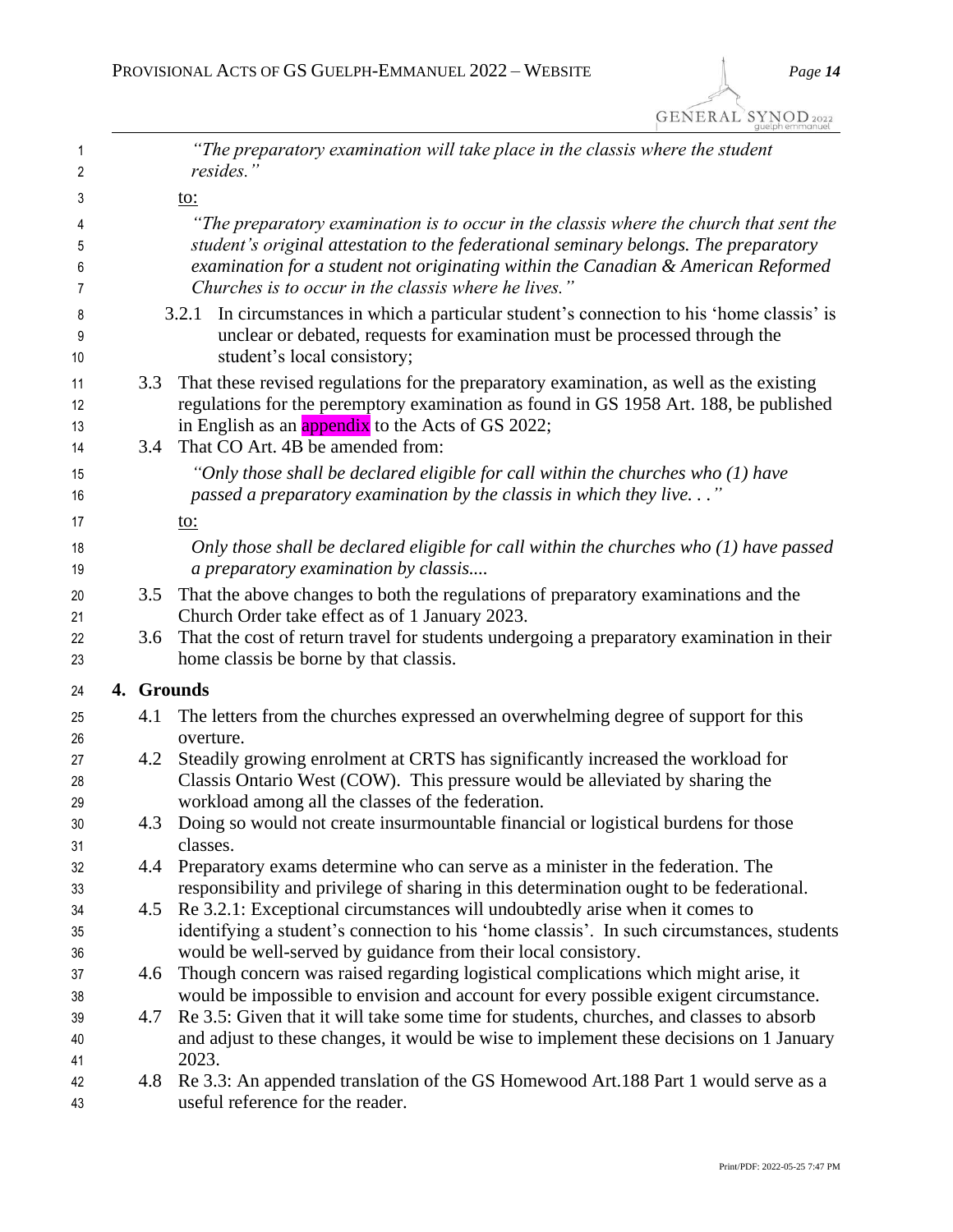| 1              |             |                                                                                                                                                                                               |
|----------------|-------------|-----------------------------------------------------------------------------------------------------------------------------------------------------------------------------------------------|
| $\mathbf{2}$   |             | Article 144 - KPCK (Kosin Presbyterian Church in Korea)                                                                                                                                       |
| 3              | 1. Material |                                                                                                                                                                                               |
| 4              |             | 1.1 CRCA Report 5: Korea (KPCK, IRCK, RCK) (8.2.1.5)                                                                                                                                          |
| 5              |             | 2. Admissibility                                                                                                                                                                              |
| 6              | 2.1         | The report was declared admissible.                                                                                                                                                           |
| 7              |             | 3. Decisions                                                                                                                                                                                  |
| 8              |             | Synod decided:                                                                                                                                                                                |
| 9<br>10        | 3.1         | To continue Ecclesiastical Fellowship (EF) with the Kosin Presbyterian Church of<br>Korea (KPCK) under the adopted rules;                                                                     |
| 11             | 3.2         | To mandate the Committee on Ecumenical Relations (CER):                                                                                                                                       |
| 12<br>13<br>14 |             | To continue to work cooperatively with sister churches in exercising our<br>3.2.1<br>relationship with the KPCK in meaningful ways and to take turns visiting the<br>KPCK's General Assembly; |
| 15<br>16       |             | 3.2.2 To meet with their delegates at the next International Conference of Reformed<br>Churches (ICRC);                                                                                       |
| 17<br>18       |             | To submit its report to the churches six months prior to the convening of the next<br>3.2.3<br>general synod.                                                                                 |
| 19             | 4. Grounds  |                                                                                                                                                                                               |
| 20<br>21       | 4.1         | As far as can be determined, the KPCK demonstrate that they remain faithful churches.<br>They abide by the Word of God as the only rule for faith and life and adhere to adopted              |
| 22             |             | confessions and church order.                                                                                                                                                                 |
| 23<br>24       | 4.2         | It is good to maintain ecumenical relations with the KPCK since we share the unity of<br>the faith in Jesus Christ.                                                                           |
| 25<br>26       | 4.3         | Practically speaking, mainly due to language and cultural differences, our bond with<br>them is minimal.                                                                                      |
| 27<br>28       |             | 4.4 EF will be enhanced by the fact that the CanRC now includes two ministers from South<br>Korean background and that the KPCK delegates attended General Synod Guelph 2022.                 |
| 29             |             |                                                                                                                                                                                               |
| 30             |             | Article 145 - ICRC (International Conference of Reformed Churches)                                                                                                                            |
| 31             | 1. Material |                                                                                                                                                                                               |
| 32<br>33       | 1.1         | CRCA Report 10: ICRC (8.2.1.10)<br>Note: as GS 2019 neglected to make a decision on the ICRC, the CRCA resubmitted to                                                                         |
| 34             |             | GS 2022 the report it submitted to GS 2019 with additional material.                                                                                                                          |
| 35             |             | 2. Admissibility                                                                                                                                                                              |
| 36             | 2.1         | The report was declared admissible.                                                                                                                                                           |
| 37             |             | 3. Decisions                                                                                                                                                                                  |
| 38             |             | Synod decided:                                                                                                                                                                                |
| 39             | 3.1         | To continue the membership of the CanRC in the ICRC;                                                                                                                                          |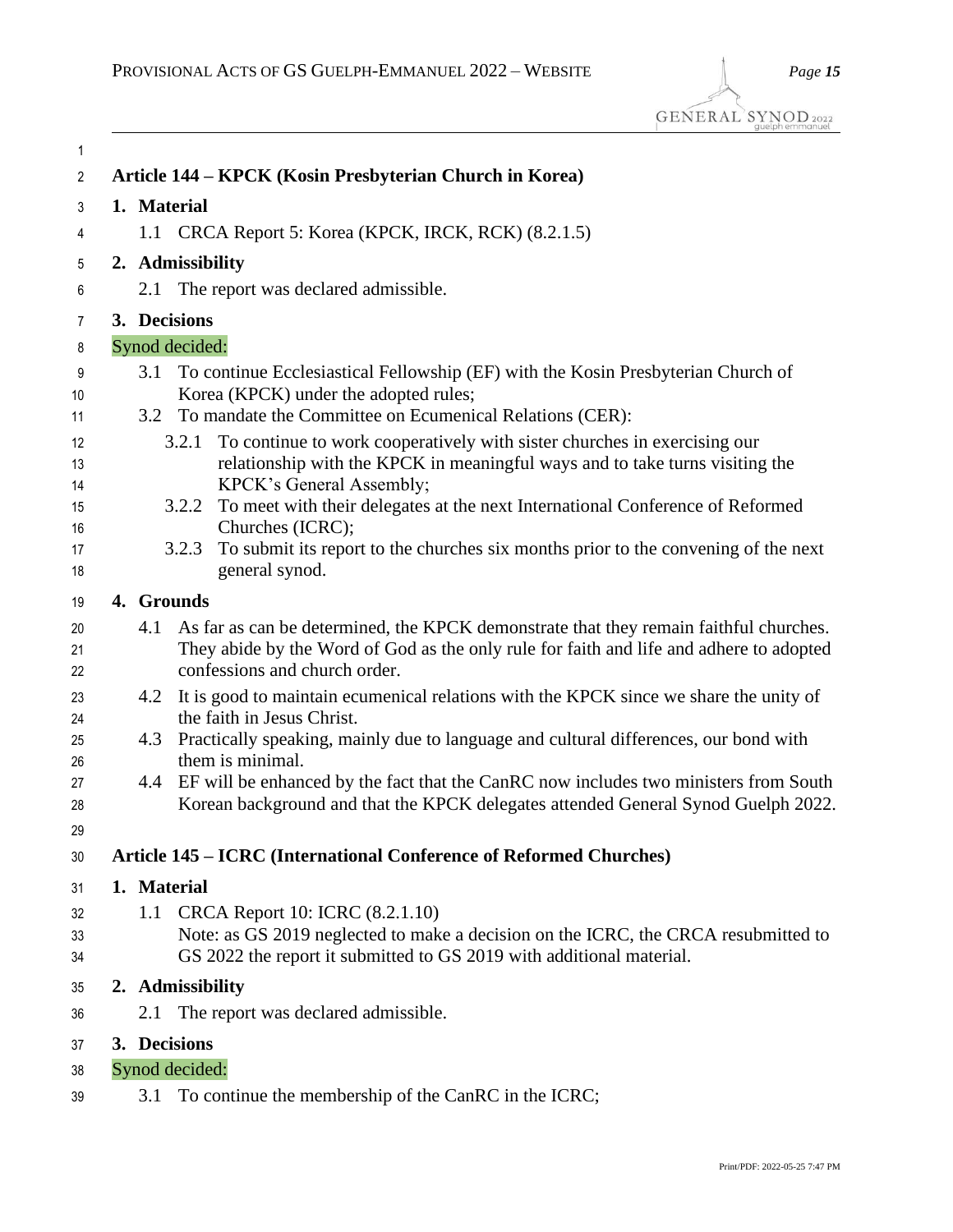| 1<br>2      |            | 3.2 Regarding membership of the Reformed Churches in The Netherlands (Liberated)<br>(GKv) in the ICRC:                                                                                                                                         |
|-------------|------------|------------------------------------------------------------------------------------------------------------------------------------------------------------------------------------------------------------------------------------------------|
| 3<br>4<br>5 | 3.2.1      | To propose to the tenth ICRC to be held, the Lord willing, in Windhoek, Namibia<br>during October 2022, that the membership of the GKv be terminated, as its<br>decision on women in office no longer qualifies it for membership in the ICRC; |
| 6           | 3.2.2      | To express agreement with a similar proposal decided to by the $87th$ (2021)                                                                                                                                                                   |
| 7           |            | General Assembly (GA) of the Orthodox Presbyterian Church (OPC);                                                                                                                                                                               |
| 8<br>9      | 3.2.3      | To convey this proposal by means of a letter from General Synod 2022 via the<br>second clerk to the ICRC as soon as possible;                                                                                                                  |
| 10          |            | 3.3 To mandate the Committee on Ecumenical Relations (CER):                                                                                                                                                                                    |
| 11          | 3.3.1      | To ensure appropriate CanRC participation in ICRC activities;                                                                                                                                                                                  |
| 12          | 3.3.2      | To attend the next ICRC with a delegation of two voting members and two                                                                                                                                                                        |
| 13          |            | advisory members.                                                                                                                                                                                                                              |
| 14          | 4. Grounds |                                                                                                                                                                                                                                                |
|             | 4.1        | The CRCA has acted correctly in considering the mandate of GS 2016 as its mandate                                                                                                                                                              |
| 15<br>16    |            | after GS 2019.                                                                                                                                                                                                                                 |
| 17          | 4.2        | With thankfulness to the Lord, the ICRC continues to be a useful forum to promote                                                                                                                                                              |
| 18          |            | harmony and unity among Reformed and Presbyterian churches worldwide.                                                                                                                                                                          |
| 19          | 4.3        | The CRCA acted properly and appropriately in seconding the proposal of the OPC to                                                                                                                                                              |
| 20          |            | suspend the membership on the GKv in the ICRC. The correctness of this action was                                                                                                                                                              |
| 21          |            | confirmed by the decision of GS 2019 (Art. 41) to terminate EF with the GKv.                                                                                                                                                                   |
| 22          | 4.4        | Regarding the membership of the GKv in the ICRC:                                                                                                                                                                                               |
| 23          | 4.4.1      | The CanRC have had very close ties with the GKv and have spent much time and                                                                                                                                                                   |
| 24          |            | effort in communicating with the GKv about matters of concern and reprimanding                                                                                                                                                                 |
| 25          |            | them with great intensity for the course they are on. It is appropriate for the CanRC                                                                                                                                                          |
| 26          |            | to initiate action that removes the GKv from the ICRC (analogous to Deut. 13:6-                                                                                                                                                                |
| 27          |            | 11).                                                                                                                                                                                                                                           |
| 28          | 4.4.2      | Just as the termination of EF with the GKv in 2019 clearly expressed where the                                                                                                                                                                 |
| 29          |            | CanRC stand with respect to the issues at stake, so will a proposal to terminate the                                                                                                                                                           |
| $30\,$      |            | membership of the GKv in the ICRC. This will unequivocally communicate to the                                                                                                                                                                  |
| 31          |            | ICRC member churches that we are sorely grieved by decisions of the GKv and                                                                                                                                                                    |
| 32          |            | were in earnest about our past letters and words of admonition (cf. GS 2019 art. 41                                                                                                                                                            |
| 33          |            | cons. 3.4).                                                                                                                                                                                                                                    |
| 34          | 4.4.3      | GS-GKv 2020 (Art. 19 Dec. 3) maintained the decision of GS-GKv 2017 (Art. 18                                                                                                                                                                   |
| 35          |            | Dec. $5&6$ ) to allow women to serve in the offices of minister and elder. This puts                                                                                                                                                           |
| 36          |            | the GKv at odds with the ICRC Constitution IV.4.                                                                                                                                                                                               |
| 37          | 4.4.4      | The ICRC Constitution (Art. IV.4) requires that a proposal to terminate                                                                                                                                                                        |
| 38          |            | membership in the ICRC be made by a decision of the major assembly of a                                                                                                                                                                        |
| 39          |            | member church.                                                                                                                                                                                                                                 |
| 40          | 4.4.5      | Given the seriousness of this matter, it would be proper and appropriate for GS                                                                                                                                                                |
| 41          |            | 2022 itself to send a letter to the ICRC. GS 2019 (Art. 41 Rec. 4.3, Art. 104) took                                                                                                                                                            |
| 42          |            | it upon itself to send a letter to the GKv, rather than instructing the CRCA to do so.                                                                                                                                                         |
| 43          | 4.4.6      | The $87th$ (2021) GA of the OPC adopted an action to terminate the membership of                                                                                                                                                               |
| 44          |            | the GKv in the ICRC. Past synods instructed the CRCA-SRN to work together                                                                                                                                                                      |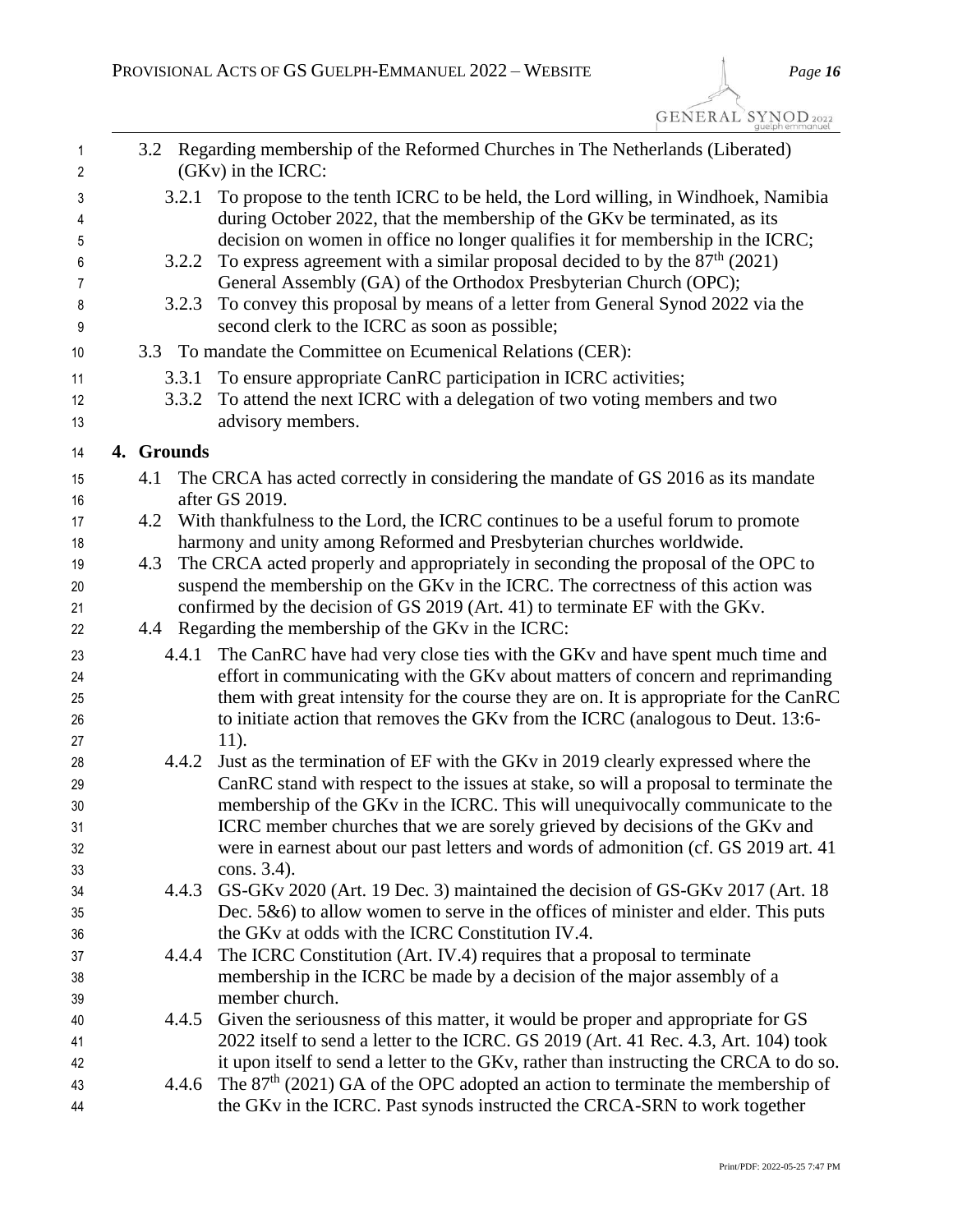| $\mathbf{1}$<br>$\overline{2}$ |              | with sister churches. It is appropriate for the CanRC to express agreement with the<br>proposal of the OPC.                                                      |
|--------------------------------|--------------|------------------------------------------------------------------------------------------------------------------------------------------------------------------|
| 3                              |              |                                                                                                                                                                  |
| 4                              |              | Article 146 - RCNZ (Reformed Churches in New Zealand)                                                                                                            |
| 5                              | 1. Material  |                                                                                                                                                                  |
| 6                              |              | 1.1 CRCA Report: New Zealand (RCNZ) (8.2.1.7)                                                                                                                    |
| 7                              |              | 2. Admissibility                                                                                                                                                 |
| 8                              |              | The report was declared admissible.                                                                                                                              |
| 9                              | 3. Decisions |                                                                                                                                                                  |
| 10                             |              | Synod decided:                                                                                                                                                   |
| 11<br>12                       | 3.1          | To continue the relationship of Ecclesiastical Fellowship (EF) with the Reformed<br>Churches in New Zealand (RCNZ) under the adopted rules;                      |
| 13                             |              | 3.2 To mandate the Committee on Ecumenical Relations (CER):                                                                                                      |
| 14<br>15                       |              | To express appreciation for the ongoing cooperation with the RCNZ in the mission<br>3.2.1<br>in Papua New Guinea;                                                |
| 16                             |              | To send a delegation to the next RCNZ Synod;<br>3.2.2                                                                                                            |
| 17<br>18                       |              | To submit its report to the churches six months prior to the convening of the next<br>3.2.3<br>general synod;                                                    |
| 19                             | 3.3          | To take note that the different structures of the RCNZ and the CanRC for the material                                                                            |
| 20                             |              | support of emeritus ministers complicates the transfer of ministers between the CanRC                                                                            |
| 21<br>22                       |              | and RCNZ, as it also does between the CanRC and the Free Reformed Churches of<br>South Africa (FRCSA). The material support for emeritus ministers is beyond the |
| 23                             |              | jurisdiction of a general synod and thus beyond the scope of the CER.                                                                                            |
| 24                             | 4. Grounds   |                                                                                                                                                                  |
| 25                             | 4.1          | As far as can be determined from the Acts of GS-RCNZ 2021, the RCNZ demonstrate                                                                                  |
| 26                             |              | that they remain faithful churches. They abide by the Word of God as the only rule for                                                                           |
| 27<br>28                       | 4.2          | faith and life, and adhere to the adopted confessions and church order.<br>The relationship between the RCNZ and CanRC has been of mutual benefit in the area    |
| 29                             |              | of missions and inter-church relations.                                                                                                                          |
| 30                             |              |                                                                                                                                                                  |
| 31                             |              | Article 147 - FRCSA (Free Reformed Churches in South Africa)                                                                                                     |
| 32                             | 1. Material  |                                                                                                                                                                  |
| 33                             |              | 1.1 CRCA Report: South Africa (FRCSA) (8.2.1.9.).                                                                                                                |
| 34                             |              | 2. Admissibility                                                                                                                                                 |
| 35                             | 2.1          | The report was declared admissible.                                                                                                                              |
| 36                             | 3. Decisions |                                                                                                                                                                  |
| 37                             |              | Synod decided:                                                                                                                                                   |
| 38<br>39                       | 3.1          | To continue Ecclesiastical Fellowship (EF) with the Free Reformed Churches in South<br>Africa (FRCSA) under the adopted rules;                                   |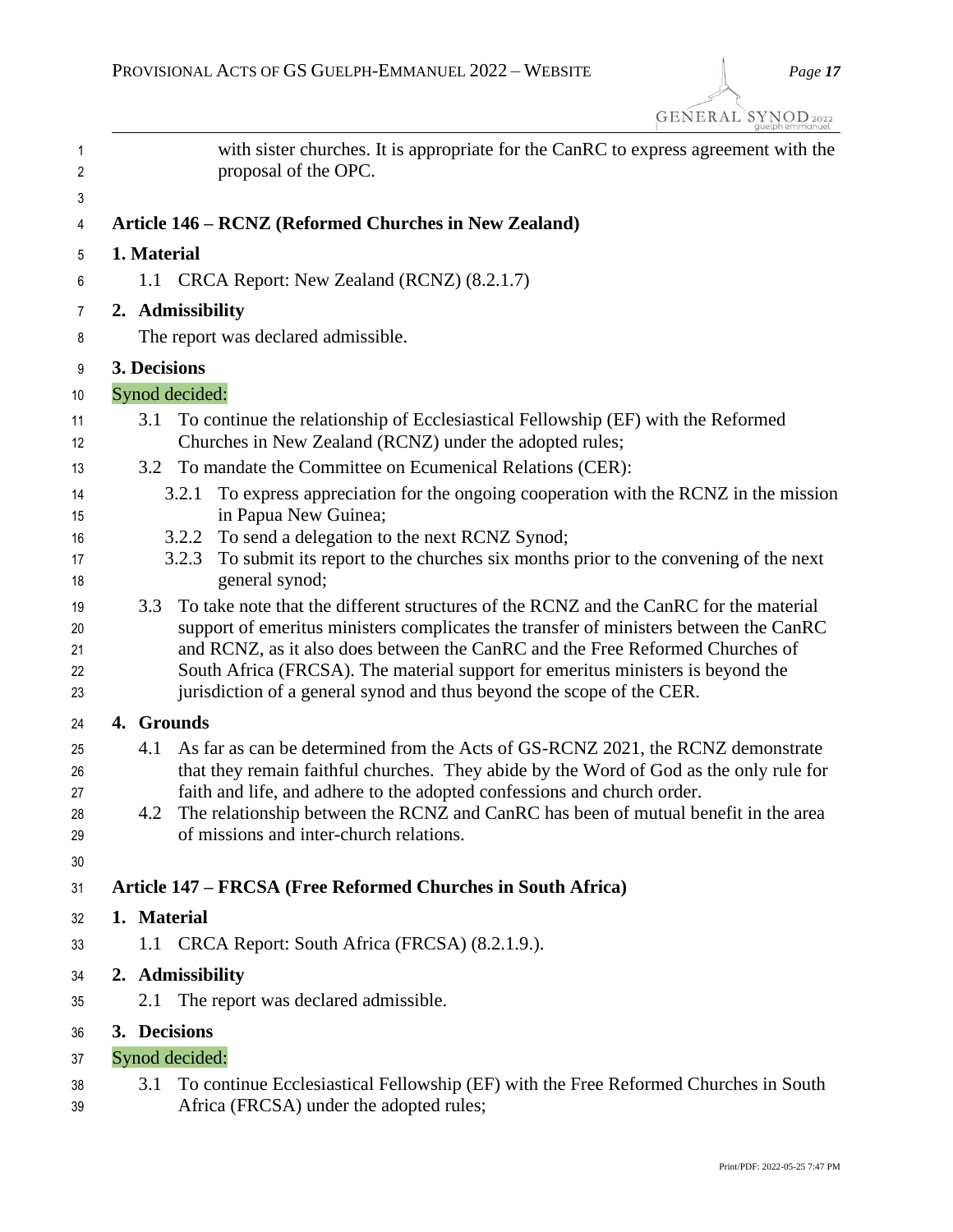| 1        | 3.2 To mandate the Committee on Ecumenical Relations (CER):                                                                                                           |
|----------|-----------------------------------------------------------------------------------------------------------------------------------------------------------------------|
| 2        | To send a delegation to the next synod of the FRCSA;<br>3.2.1                                                                                                         |
| 3        | To continue involvement in discussions regarding financial requests from the<br>3.2.2                                                                                 |
| 4        | FRCSA and provide coordination assistance where possible;                                                                                                             |
| 5        | To submit its report to the churches six months prior to the convening of the next<br>3.2.3                                                                           |
| 6        | synod.                                                                                                                                                                |
| 7        | 4. Grounds                                                                                                                                                            |
| 8        | As far as can be determined, the FRCSA demonstrate that they remain faithful churches.<br>4.1                                                                         |
| 9        | They abide by the Word of God as the only rule for faith and life and adhere to adopted                                                                               |
| 10       | confessions and church order.                                                                                                                                         |
| 11       | Our EF with the FRCSA dates back to the first CanRC synods. There continue to be<br>4.2                                                                               |
| 12       | many close ties, sixteen ecclesiastical, operational, and personal, between the FRCSA<br>and CanRC.                                                                   |
| 13<br>14 | 4.3<br>The CRCA has never had a mandate to financially support other church federations;                                                                              |
| 15       | however, in this situation it may be appropriate to mandate the CER to facilitate                                                                                     |
| 16       | assistance for the FRCSA, should further financial assistance be necessary. In                                                                                        |
| 17       | collaboration with others involved, the CER could seek out appropriate churches or                                                                                    |
| 18       | organizations to responsibly interact with requests for financial assistance.                                                                                         |
| 19       |                                                                                                                                                                       |
| 20       | Article 148 – DGK (The Reformed Churches [The Netherlands])                                                                                                           |
| 21       | 1. Material                                                                                                                                                           |
| 22       | CRCA Report 6: The Netherlands (GKv, DGK, GKN) (8.2.1.6).<br>1.1                                                                                                      |
| 23       | Supplementary Report CRCA (8.2.1.6.1) regarding the DGK's relationship with the<br>1.2                                                                                |
| 24       | Liberated Reformed Church at Abbotsford (LRCA).                                                                                                                       |
| 25<br>26 | 1.3 Letter from the Glanbrook-Trinity CanRC (8.3.1.2) encouraging prayer and a tone of<br>compassion and encouragement regarding the brothers and sisters in the DGK. |
| 27       | 2. Admissibility                                                                                                                                                      |
| 28       | The reports and letter were declared admissible.                                                                                                                      |
|          | 3. Decisions                                                                                                                                                          |
| 29       | Synod decided:                                                                                                                                                        |
| 30       |                                                                                                                                                                       |
| 31       | 3.1<br>To maintain contact with The Reformed Churches (DGK);                                                                                                          |
| 32       | To express gratitude for how the DGK is dealing with the LRCA.<br>3.2                                                                                                 |
| 33       | To mandate the Committee on Ecumenical Relations (CER):<br>3.3                                                                                                        |
| 34       | To continue to monitor developments within this federation, paying special<br>3.3.1                                                                                   |
| 35       | attention to:                                                                                                                                                         |
| 36       | The relationship between the DGK and the Reformed Churches The<br>3.3.1.1                                                                                             |
| 37       | Netherlands (GKN);                                                                                                                                                    |
| 38       | The relationship between the DGK and the LRCA;<br>3.3.1.2                                                                                                             |
| 39       | 3.3.2 To be available for dialogue with the DGK;                                                                                                                      |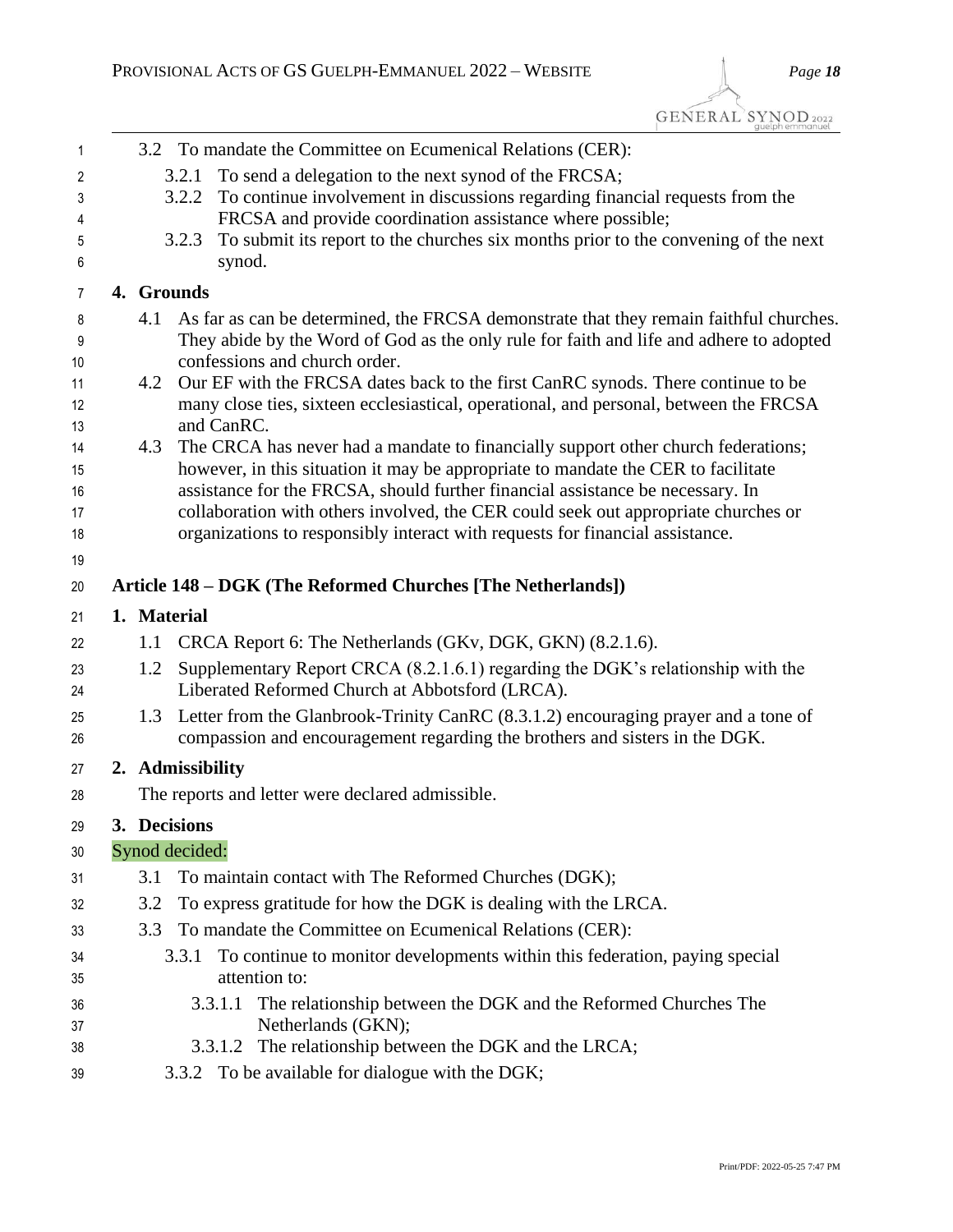|                  | 3.3.3 To submit its report to the churches six months prior to the convening of the next<br>general synod.                                                                                                                                                                                                                                                                                                                                                               |
|------------------|--------------------------------------------------------------------------------------------------------------------------------------------------------------------------------------------------------------------------------------------------------------------------------------------------------------------------------------------------------------------------------------------------------------------------------------------------------------------------|
| 4. Grounds       |                                                                                                                                                                                                                                                                                                                                                                                                                                                                          |
| 4.1              | The DGK display the marks of the true church of Jesus Christ in their preaching,<br>worship, and governance.                                                                                                                                                                                                                                                                                                                                                             |
| 4.2              | There has been good contact with the DGK-BBK (DGK committee for Relations with<br>Churches Abroad). The DGK have recognized the Reformed character of the<br>Westminster Standards and thus the legitimacy of recognizing Presbyterian churches as<br>churches of the Lord Jesus Christ.                                                                                                                                                                                 |
| 4.3              | Although at their GS 2021-2022 the DGK decided to continue a sister-church<br>relationship with the LRCA, they at the same time called on the LRCA to return<br>unconditionally to the CanRC recognizing the catholicity of the church.                                                                                                                                                                                                                                  |
| 4.4              | The DGK have recognized the GKN as a true and faithful church of Jesus Christ and are<br>working on merging with the GKN.                                                                                                                                                                                                                                                                                                                                                |
| 4.5              | When working towards Ecclesiastical Fellowship (EF) with two federations of churches<br>in the same geographical location who are working on merging, it is wisest to wait until<br>the new federation has formed. If EF is deemed necessary prior to the merger, EF<br>should be entered into with both federations at the same time. The situation between the<br>GKN and DGK is structurally similar to one GS 2019 dealt with (cf. GS 2019 Art. 120)<br>Cons. 3.10). |
|                  |                                                                                                                                                                                                                                                                                                                                                                                                                                                                          |
|                  | Article 149 - GKN (Reformed Churches The Netherlands)                                                                                                                                                                                                                                                                                                                                                                                                                    |
| 1. Material      |                                                                                                                                                                                                                                                                                                                                                                                                                                                                          |
| 1.1              | CRCA Report 6: The Netherlands (GKv, DGK, GKN) (8.2.1.6).                                                                                                                                                                                                                                                                                                                                                                                                                |
| 1.2              | Letter from the Glanbrook-Trinity CanRC (8.3.1.2) encouraging prayer and a tone of<br>compassion and encouragement regarding the brothers and sisters in the DGK.                                                                                                                                                                                                                                                                                                        |
| 2. Admissibility |                                                                                                                                                                                                                                                                                                                                                                                                                                                                          |
|                  | The report was declared admissible.                                                                                                                                                                                                                                                                                                                                                                                                                                      |
| 3. Decisions     |                                                                                                                                                                                                                                                                                                                                                                                                                                                                          |
| Synod decided:   |                                                                                                                                                                                                                                                                                                                                                                                                                                                                          |
| 3.1              | To maintain contact with the Reformed Churches The Netherlands (GKN);                                                                                                                                                                                                                                                                                                                                                                                                    |
| 3.2              | To mandate the Committee on Ecumenical Relations (CER):                                                                                                                                                                                                                                                                                                                                                                                                                  |
| 3.2.1            | To continue to monitor developments within this federation, paying special<br>attention to:                                                                                                                                                                                                                                                                                                                                                                              |
|                  | 3.2.1.1 The relationship between the GKN and The Reformed Churches (DGK);                                                                                                                                                                                                                                                                                                                                                                                                |
| 3.2.2            | To be available for dialogue with the GKN;                                                                                                                                                                                                                                                                                                                                                                                                                               |
| 3.2.3            | To submit its report to the churches six months prior to the convening of the next<br>general synod.                                                                                                                                                                                                                                                                                                                                                                     |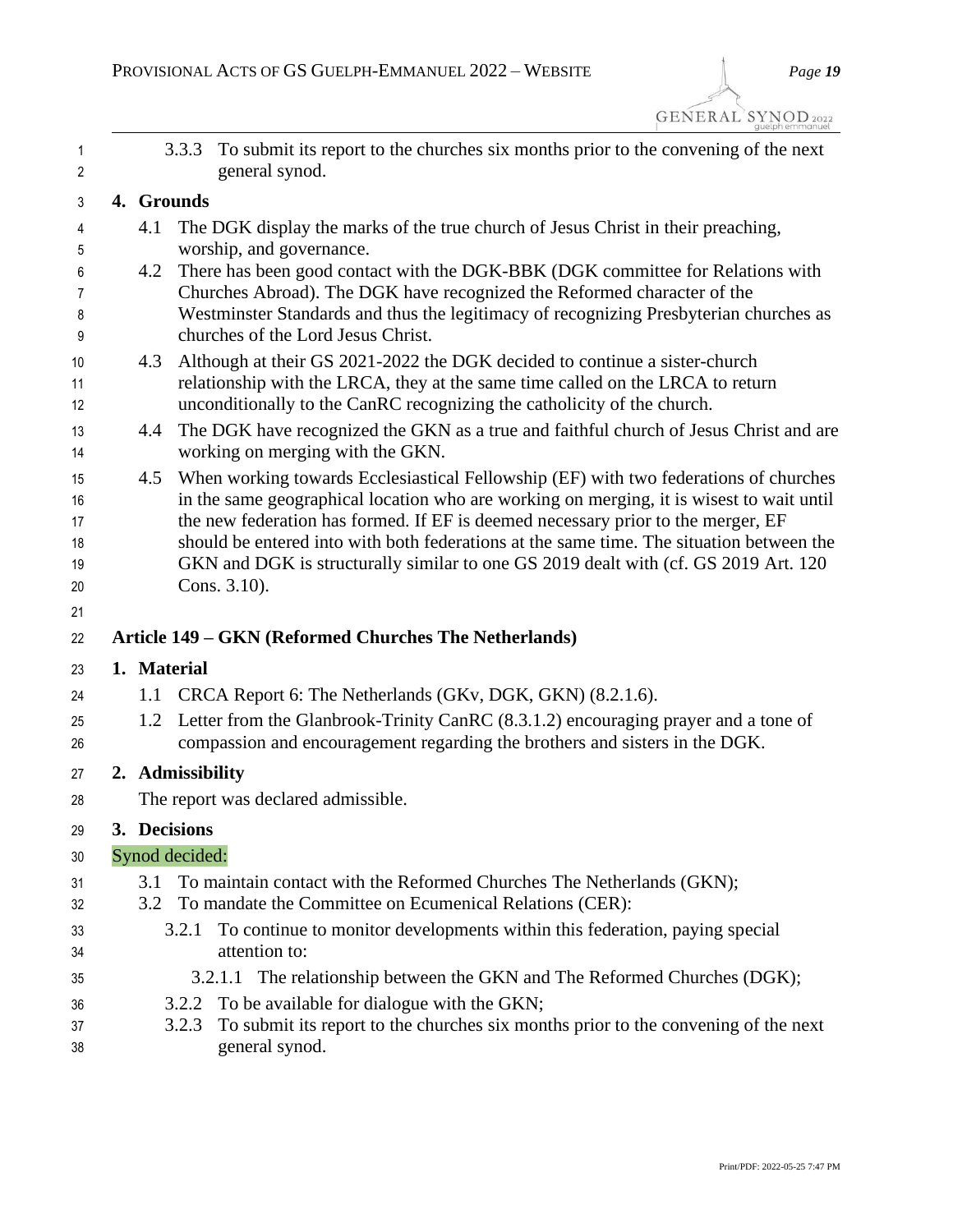| 1        |     | 4. Grounds                                                                                                                                                       |  |
|----------|-----|------------------------------------------------------------------------------------------------------------------------------------------------------------------|--|
| 2        | 4.1 | The GKN display the marks of the true church of Jesus Christ in their preaching,                                                                                 |  |
| 3        |     | worship, and governance.                                                                                                                                         |  |
| 4        | 4.2 | The fact that the GKN are seriously working on unification with the DGK is to be noted                                                                           |  |
| 5        |     | with gratitude.                                                                                                                                                  |  |
| 6        | 4.3 | When working towards Ecclesiastical Fellowship (EF) with two federations of churches                                                                             |  |
| 7        |     | in the same geographical location who are working on merging, it is wisest to wait until                                                                         |  |
| 8        |     | the new federation has formed. If EF is deemed necessary prior to the merger, EF                                                                                 |  |
| 9        |     | should be entered into with both federations at the same time. The situation between the                                                                         |  |
| 10       |     | GKN and DGK is structurally similar to one GS 2019 dealt with (cf. GS 2019 art. 120)                                                                             |  |
| 11       |     | cons. 3.10).                                                                                                                                                     |  |
| 12       |     |                                                                                                                                                                  |  |
| 13       |     | Article 150 – Appeal against GS 1980 and GS 1983 (Changes to Liturgical Forms)                                                                                   |  |
| 14       |     | 1. Material                                                                                                                                                      |  |
| 15       | 1.1 | Appeal of the Burlington-Fellowship CanRC (8.6.10.1).                                                                                                            |  |
| 16       |     | Burlington-Fellowship requests: "that GS 2022 judge that the 1980 and 1983<br>1.1.1                                                                              |  |
| 17       |     | General Synods erred in the way they made changes to the questions in the Forms                                                                                  |  |
| 18       |     | for Baptism and for the Public Profession of Faith, and for GS 2022 to reassess the                                                                              |  |
| 19       |     | decisions of the 1986, 1989 and 1992 General Synod, where these Synods denied                                                                                    |  |
| 20       |     | several appeals about these changes."                                                                                                                            |  |
| 21       |     | Burlington Fellowship requests "this Synod to judge that the questions in the forms<br>1.1.2                                                                     |  |
| 22       |     | be changed back to the pre-1980 formulations."                                                                                                                   |  |
| 23       |     | Burlington Fellowship requests that "If the Synod determines that the changes<br>1.1.3<br>were legitimate because the meaning did not changeyou do not 'bind the |  |
| 24<br>25 |     | conscience' and that the churches be free to change the questions to the pre-1980                                                                                |  |
| 26       |     | formulations since 'the meaning is the same.'."                                                                                                                  |  |
|          |     |                                                                                                                                                                  |  |
| 27       |     | 2. Admissibility                                                                                                                                                 |  |
| 28       |     | 2.1 The appeal was declared admissible.                                                                                                                          |  |
| 29       |     | 3. Decision:                                                                                                                                                     |  |
| $30\,$   |     | Synod decided:                                                                                                                                                   |  |
| 31       | 3.1 | To deny the appeal of the Burlington-Fellowship CanRC against GS 1980 and GS 1983                                                                                |  |
| 32       |     | re: changes to liturgical forms for Baptism and Public Profession of Faith;                                                                                      |  |
| 33       | 3.2 | To deny the request that the churches be free to change the questions to the pre-1980                                                                            |  |
| 34       |     | formulations.                                                                                                                                                    |  |
| 35       |     | 4. Grounds                                                                                                                                                       |  |
| 36       | 4.1 | Re 3.1: Although Burlington-Fellowship (ground 1) is correct in asserting that we "do                                                                            |  |
| 37       |     | not pledge allegiance to any human document", the only synod that mentions                                                                                       |  |
| 38       |     | "allegiance" (GS 1986 Art. 144 Cons. 2), was simply taking over the same language                                                                                |  |
| 39       |     | that was used by the original appellants (cf. GS 1986 Art. 144 Obs. 5), where the                                                                                |  |
| 40       |     | appellant's letter is summarized).                                                                                                                               |  |
| 41       |     | 4.2 Re 3.1: Burlington-Fellowship is incorrect (ground 2) in stating that GS 1983 brought                                                                        |  |

an internal contradiction into the forms when it asked, "How can a summary of the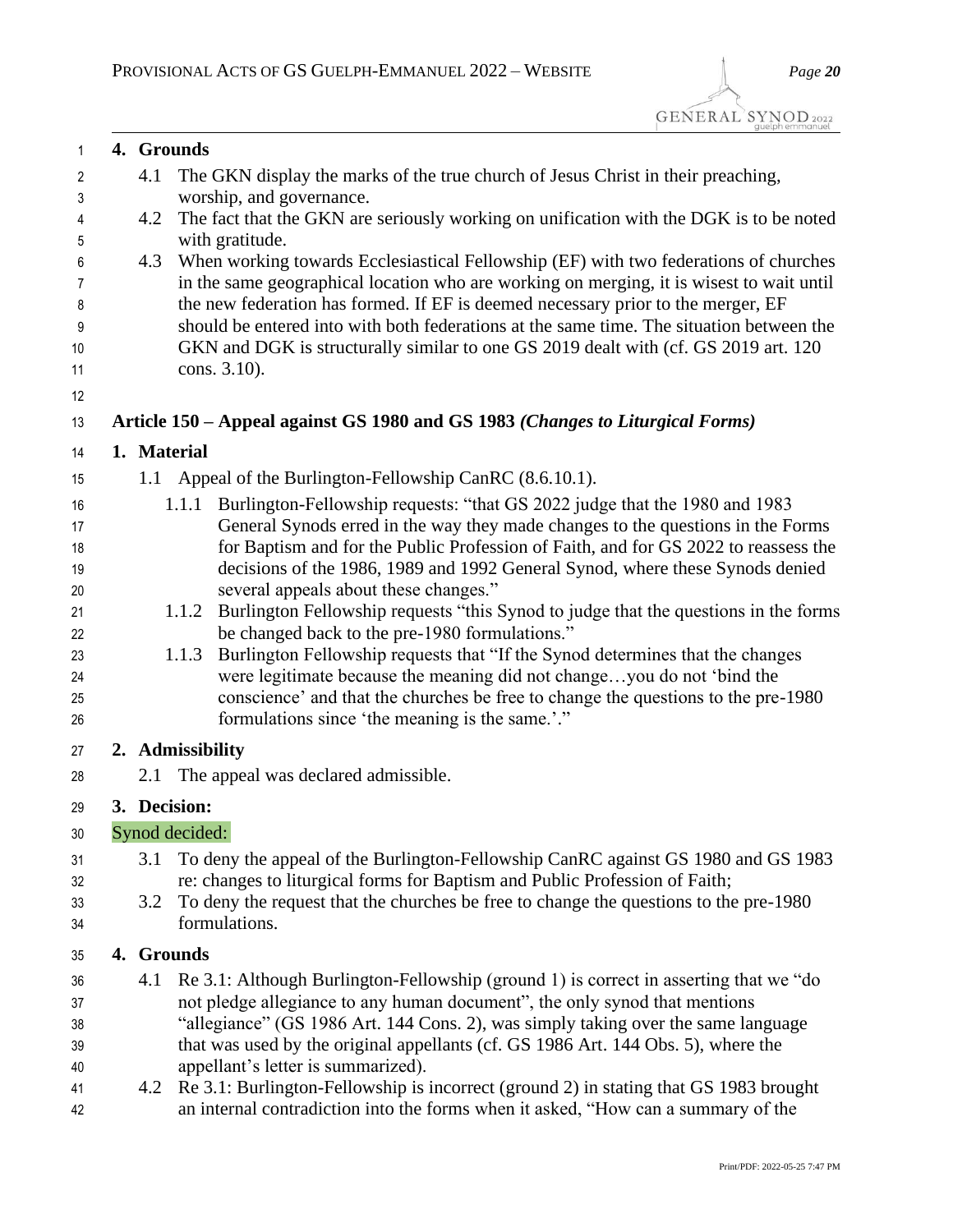| 1              |     | doctrine be the complete doctrine?". In the Form for Infant Baptism (the only form in                                                                                          |
|----------------|-----|--------------------------------------------------------------------------------------------------------------------------------------------------------------------------------|
| $\overline{2}$ |     | which the phrase "complete doctrine" appears), the question "do you confess that the<br>doctrine of the Old and New Testament, summarized in the confessions and taught here   |
| 3              |     |                                                                                                                                                                                |
| 4              |     | in this Christian church, is the true and complete doctrine of salvation?", does not ask<br>whether you confess the doctrine of the Old and New Testament as summarized by the |
| 5              |     |                                                                                                                                                                                |
| 6              |     | confessions and taught here in this Christian church, but whether you confess that the                                                                                         |
| 7              |     | doctrine of the Old and New Testament is the true and complete doctrine of salvation.                                                                                          |
| 8              |     | The phrase "summarized in the confessions and taught here in this Christian church"                                                                                            |
| 9              |     | makes a declaration about the true and complete doctrine of salvation, namely that it is                                                                                       |
| 10             |     | summarized in the confessions and that it is taught here in this Christian church.                                                                                             |
| 11             | 4.3 | Re 3.1: Burlington-Fellowship is incorrect (ground 3) in asserting that GS 1986                                                                                                |
| 12             |     | misquoted the forms to say " as is taught here in this Christian Church" and that                                                                                              |
| 13             |     | "the forms have never included this wording". In the 1971 edition of the <i>Book of Praise</i> ,                                                                               |
| 14             |     | the fourth question of the Form for Adult Baptism asked "Do you assent to all the                                                                                              |
| 15             |     | articles of the Christian religion, as they are taught here in this Christian church from                                                                                      |
| 16             |     | the Word of God".                                                                                                                                                              |
| 17             | 4.4 | Re 3.1: While it is true that Synods 1986 and 1989 did not explicitly respond to various                                                                                       |
| 18             |     | references brought forward by the appellants (Bouwman, Ursinus, Synod 1923 GKN, P.                                                                                             |
| 19             |     | Dathenus, R. Schilders, VanderHeyden, Elsevier, National Synod 'sGravenhage 1586,                                                                                              |
| 20             |     | etc.), Burlington-Fellowship (grounds 4, 7, 8, 9, 10, 11, 14) does not prove that these                                                                                        |
| 21             |     | Synods did not even consider the references when formulating their responses or that a                                                                                         |
| 22             |     | synod must even explicitly respond to every reference brought to its attention.                                                                                                |
| 23             | 4.5 | Re 3.1: Burlington-Fellowship (ground 5) is incorrect in asserting that GS 1986 judged                                                                                         |
| 24             |     | that the questions have always referred to the Reformed confessions. What GS 1986                                                                                              |
| 25             |     | (Art. 145 Cons. 2) said was that "the questions asked never <i>excluded</i> the allegiance to                                                                                  |
| 26             |     | all the confessions which are maintained by the Canadian Reformed Churches" (italics                                                                                           |
| 27             |     | added).                                                                                                                                                                        |
| 28             | 4.6 | Re 3.1: Burlington-Fellowship (ground 6) is correct that the Acts of Synod 1983 contain                                                                                        |
| 29             |     | a typographical error. In article 145, consideration 2 (page 107) is obviously out of                                                                                          |
| 30             |     | place. Consideration 5 on page 107 follows Consideration 4 on page 100 (starting with                                                                                          |
| 31             |     | 4A, Form for the Baptism of Infants); therefore, GS 1986 was correct in observing that                                                                                         |
| 32             |     | GS 1983 "considered under number 5 (p. 107) that "the use of the word 'confessions'                                                                                            |
| 33             |     | instead of 'creeds' in the questions of the Forms for Baptism and Public Profession of                                                                                         |
| 34             |     | Faith answers the question posed by brother W. VanderKamp."". Misplaced numbers                                                                                                |
| 35             |     | are not grounds for overturning previous decisions (especially considering the fact that                                                                                       |
| 36             |     | in the physical cut and paste process for preparing documents for printing at that time, it                                                                                    |
| 37             |     | is quite possible for this type of error to have occurred).                                                                                                                    |
| 38             | 4.7 | Re 3.1: The changes made by GS 1980 were the result of a general mandate given to the                                                                                          |
| 39             |     | Standing Committee for the Publication of the <i>Book of Praise</i> (SCBP) by GS 1977,                                                                                         |
| 40             |     | which included the mandate to "to re-translate the Liturgical Forms into present-day                                                                                           |
| 41             |     | English" (Art. 60, Rec. 4). Although in dealing with the overture from CCO 5-20 on the                                                                                         |
| 42             |     | questions in the liturgical forms, RSE 2020 (Art. 13 Cons. 7) acknowledged that there                                                                                          |
| 43             |     | were errors made in how the churches have arrived at the current formulation (cf.                                                                                              |
| 44             |     | Burlington-Fellowship, appeal, grounds 12, 13), GS 2019 (Art. 64 Cons. 4.4) also                                                                                               |
| 45             |     | considered that "The fact that the decision of GS 1983 has served in the churches for                                                                                          |